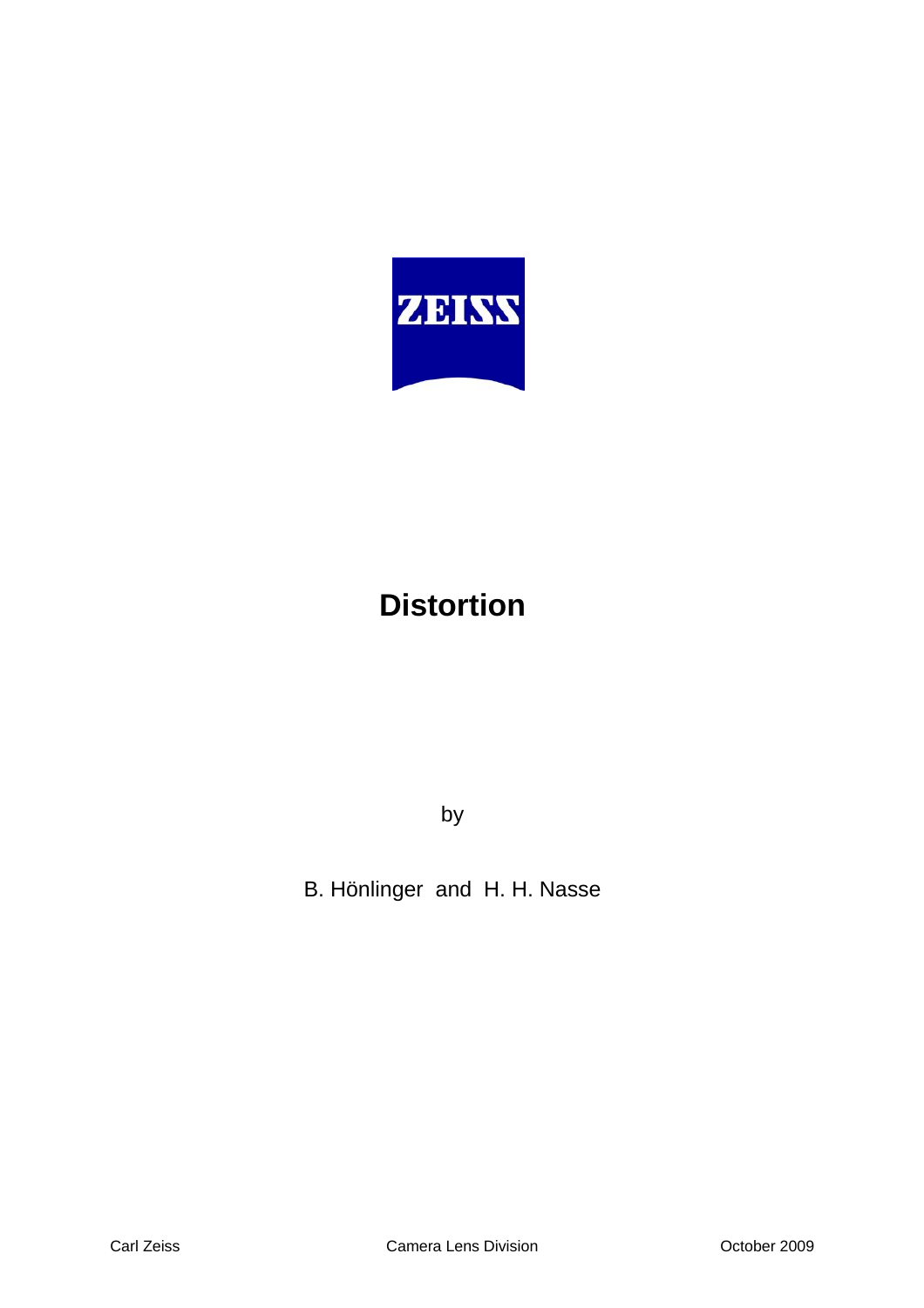#### **Preface**

### *"I found somebody say 'terrible moustache distortion', but I don't see any distortion at all".*

As you can see in above statement in a forum discussion one can have very different opinions about distortion of lenses. For some photographers straight lines are of low importance or their subjects don't have them. Others strive for perfection and spend a lot of efforts, to heal geometric aberrations at least in the image post-processing.

Those who try to avoid these efforts search for lenses which deliver perfect quality right from the beginning without later improvements. At this point the problem with numbers arises, because absolute perfection exists only in a few types. Most lenses exhibit at least small distortion errors, and to decide whether they are acceptable, one has to understand the numbers in data sheets and in lens test publications. This issue of Camera Lens News tries to support you a little bit in understanding this matter.

And since distortion is of major importance in wide-angle lenses, we will in addition deal with some other strange effects typical for this class of lenses, so that you understand why image composition with the short ones is at the same time so difficult and attractive.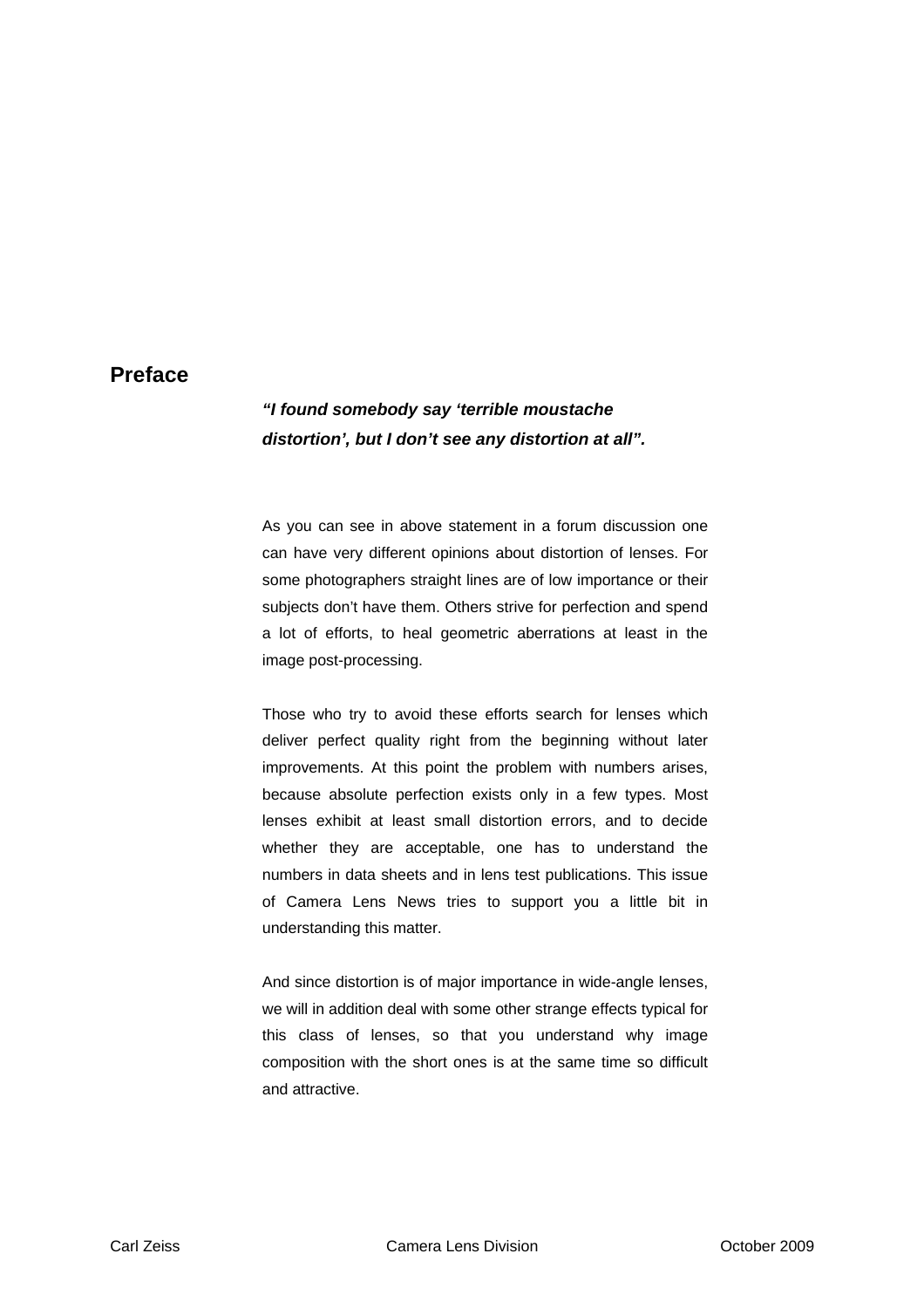## **What is distortion?**

The majority of camera lenses produce images in line with the laws of **central perspective**. This kind of projection of threedimensional space onto a two-dimensional image surface is also called **gnomonic projection**. This Greek term (γνομον = gnomon = shadow-producing rod) denotes a type of sundial because, as with a sundial, an image point is produced by connecting a point in the object space to the center of the

projection using a straight line; the image point is where this straight line intersects the flat projection surface.

In painting, central perspective was invented during the time of Renaissance. The methods used by the artist to strictly apply this perspective are shown to us by Albrecht Dürer:



*Instructions in the application of perspective, woodcarving by Albrecht Dürer, approx. 1527* 

The center of projection of the image is the tip of the rod used by Dürer's artist to draw attention to the charms of the young lady in this picture. The projection surface is the frame fitted with a grid placed between the two, and it is used by the artist to transfer the image points onto his drawing paper with the proper perspective.

The center of projection of camera lenses is their **entrance pupil**, i.e. the image of the aperture stop viewed from the front. When taking panorama photos, it is necessary to swivel around the entrance pupil to ensure that objects in the foreground and background are not shifted with respect to each other.

This special point is often also called the **nodal point**, but this term has a very different meaning in optics. There is nothing particularly mysterious about the entrance pupil either, since anyone can see it without any special aids and estimate its approximate position.

However, the entrance pupil is not the physical aperture stop, but rather its virtual image – and as such may even be situated outside the lens altogether. This is often the case with short telephoto lenses.

The gnomonic (central perspective) projection has the special feature where all straight lines of the object space are reproduced in the image as a straight line again regardless of where they are situated and to where they are projected. Lenses with this property are called '**rectilinear**'. During the history of photographic lenses they appeared first in the sixties of the  $19<sup>th</sup>$  century.

Distortion is defined as a lens aberration in which this property is no longer exactly fulfilled. A lens that exhibits distortion produces slightly curved images of all those lines that do not pass through the center of the image. Thus this effect is also called '**curvilinear** distortion'.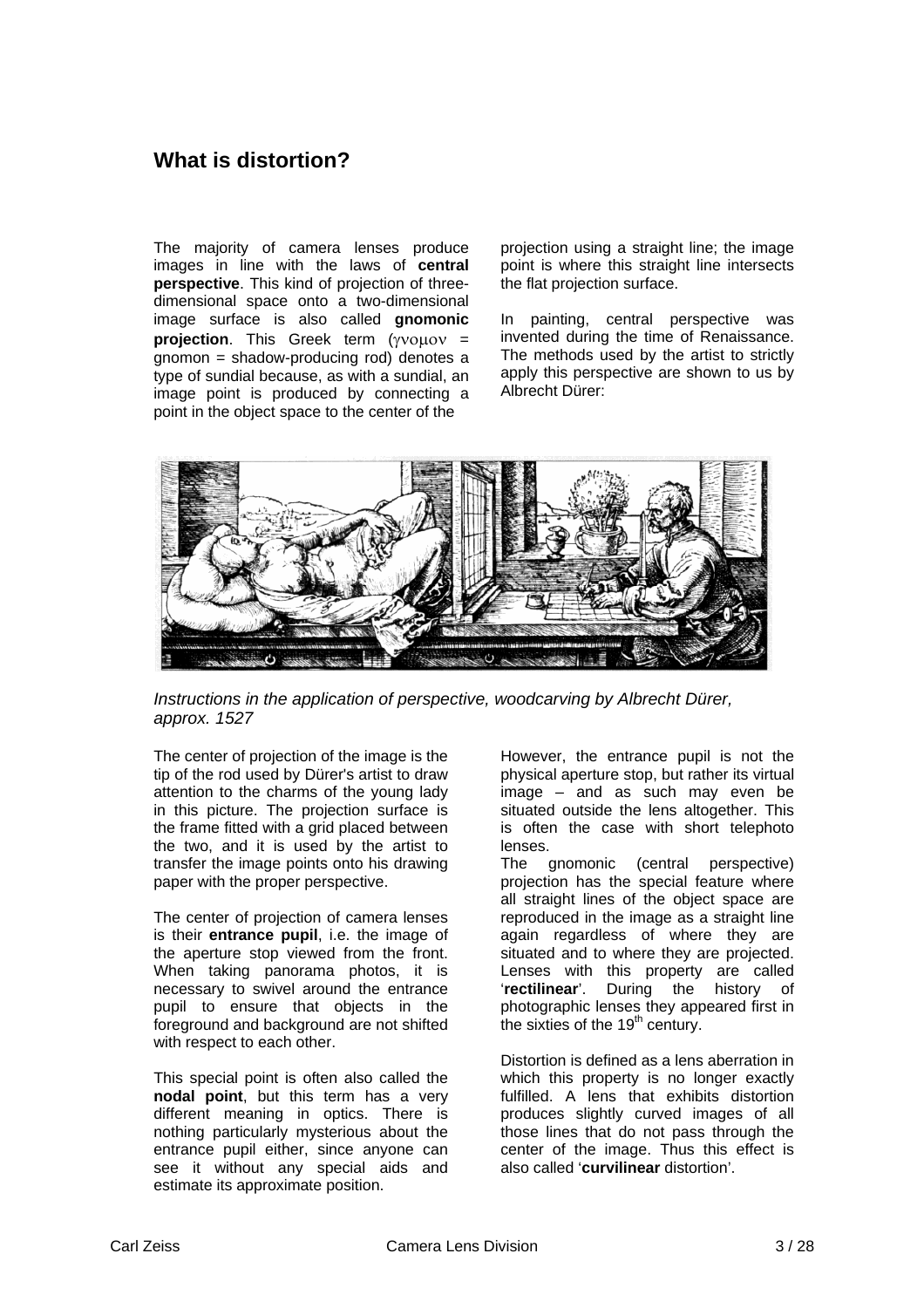## **What can we learn from the data sheet of the lens?**

The reason for the curved images of straight lines is that the image scale is not constant throughout the entire image field. In other words: the focal length of a lens showing distortion changes with the distance of an image point from the optical axis.

If the reader allows me to use the language of mathematics, it will be much easier to comprehend what the numbers we use to describe distortion actually mean.

Let us first look at the image equation of a rectilinear lens with ideal gnomonic projection:

$$
u' = f' \cdot \tan W
$$

*W* is the object-side field angle, i.e. the angle between the optical axis and the line from the object point to the entrance pupil, *u'* is the off-axis distance, i.e. the distance of the image point from the optical axis. To express this equation in words: the off-axis distance is proportional to the tangent of the field angle, and the focal length *f'* is the proportionality constant.

I would now like to mention that this is exactly how the focal length of lenses is defined and measured: one measures the angle to the optical axis and the off-axis distance of the corresponding image point created by a ray of light arriving from a source at an infinite distance. You may also encounter measurements, in which the focal length is calculated in the near range from the distance and image scale factor. However, this result often deviates substantially from the specifications of the manufacturer.

However, this does not necessarily mean that the manufacturer has cheated vastly. Many lenses change their focal length when focused on short distances, and calculations of this kind fail to take into account other lens parameters such as principal plane distances. For this reason, a long zoom lens, for example, often has smaller object fields at short distances than a comparable prime lens.

Another factor must be included in the gnomonic image equation if the focal length is not constant throughout the field of view:

$$
u' = f' \left( 1 + \frac{D\%}{100} \right) \cdot \tan W
$$

*D* is the measure of the distortion error. If *D*=0, the term in parentheses is equal to 1, and the situation is the same as with the ideal lens.

If *D* is a **positive** number, the term in parentheses is larger than 1. The off-axis distance *u'* is then larger than with the distortion-free lens of the same focal length. Since the distortion increases with increasing distance in most cases, a rectangle is distorted to a **pincushion**  shape. We shall see later though that pincushion-shaped images can also occur with negative values of *D*.

If *D* is a **negative** number, the term in parentheses is smaller than 1. The off-axis distance *u'* is then smaller than with the distortion-free lens of the same focal length. The lines of a rectangle are bulging and we call this a **barrel shape**.

In both cases considered here, the image point is shifted in a radial direction, i.e. on the radius of the field of view. Accordingly, parameter D is also called **radial distortion**. Our data sheets specify the radial distortion by means of a curve, i.e. as a percentage value as a function of the off-axis distance \*.

This curve contains all information about the geometric properties of the lens. For proper interpretation, though, we need to understand it even better. What makes our eyes so sensitive to distortion? Taking a photo of concentric circles, for example a target for shooting practice, we can barely recognize distortions as long as they remain moderate since we have little feeling for the correct absolute size of a circle. In contrast, we can see pretty well that straight lines are reproduced with some curvature, i.e. we need to understand the relationship between radial distortion and this kind of **bending of straight lines.** 

In optical tradition the off-axis distance of an image point I also called 'image height'. This should not be confused with the vertical frame length.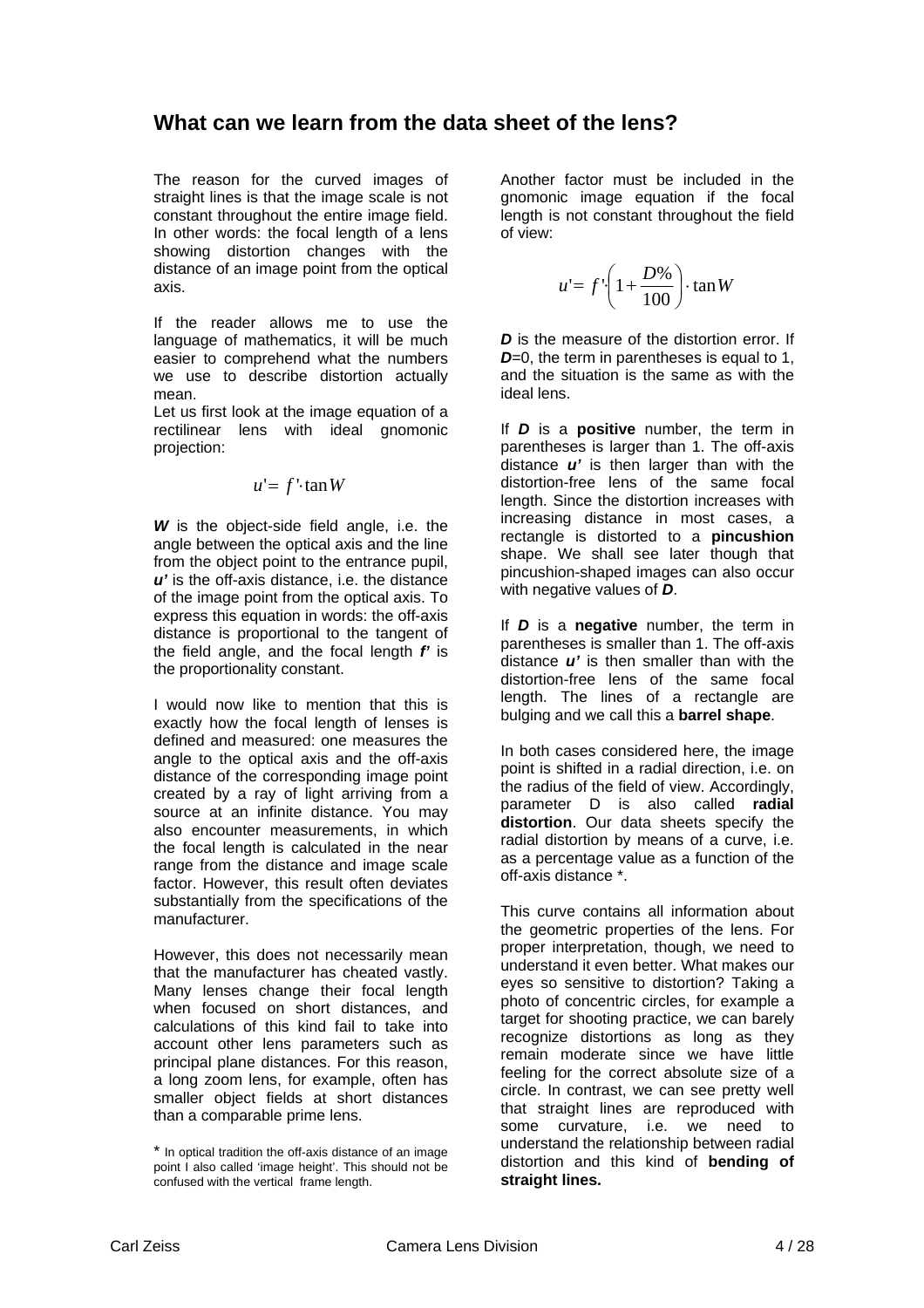## **Radial distortion and TV distortion**

# **Types of distortion**

#### **1. Pincushion distortion**

Pincushion distortion at an already detectable level in a lens for the 35mm format is described by the following curve:



The black curve shows that the radial distortion error increases gradually from zero in the middle of the image to 3% in the corner of the image where the focal length is 3% larger than in the middle.

The red curve shows the absolute magnitude of the radial shift of the image points in units of millimeters. These values tell us that distortion shift is more than ten times larger than the usual circle of confusion. Thus perceivable distortion is nearly never caused by poor build quality or shock damage of the lens. Distortion is not an issue for repair service, it is determined by the lens design. And distortion is not changed by stopping down.

Looking at this curve, one keeps in mind: "The lens exhibits a 3% distortion", but might then be surprised if a test report claims: "The lens shows 1.1% pincushion distortion". How can we reconcile this apparent discrepancy?

Well, the test report does not refer to radial distortion, but rather to **TV distortion.** This is a measure of how strongly the image of a straight line that is situated at the edge of the image (in particular on the long edge of the image in a rectangular format) is curved. This amplitude of curvature is then related to the total frame height and expressed as a percentage value.

It is therefore very important to note which percentage value is actually meant. The values of TV distortion are always smaller than the radial distortion specified by us.



Sometimes the total height difference of the distorted rectangle is related to the frame height. This is then twice the above figure.

In order to understand how these fairly different numbers arise, let us look at a line at the upper edge of the 35mm format. A point in the middle of this line has a distance of 12 mm from the middle of the image. Here, the lens shows approx. one percent radial distortion. Consequently, the image of this line is not only curved, but also shifted by 0.12 mm. However, we do not notice this.

If we travel along the line until we get to the corner, the off-axis distance increases from 12 to 21.6 mm and, according to the curve presented above, the radial distortion increases to 3.1% in the process. The endpoint of the line is therefore shifted in a radial direction by 0.031 x 21.6 = 0.67 mm. However, in the 24x36 rectangle of the 35 mm format, the diagonal is inclined by 56° with respect to the vertical direction. Splitting the radial distortion into horizontal and vertical components, the distortion shift in the vertical direction is  $0.67 \times \text{cosine}(56^\circ) =$ 0.37 mm. Accordingly, the vertical shift of the image points in the middle of the line and at its end is 0.12 mm and 0.37 mm, respectively. The amplitude ΔH is the difference between these two values, i.e. 0.25 mm. This corresponds to approx. 1.1% for a frame height of 24 mm.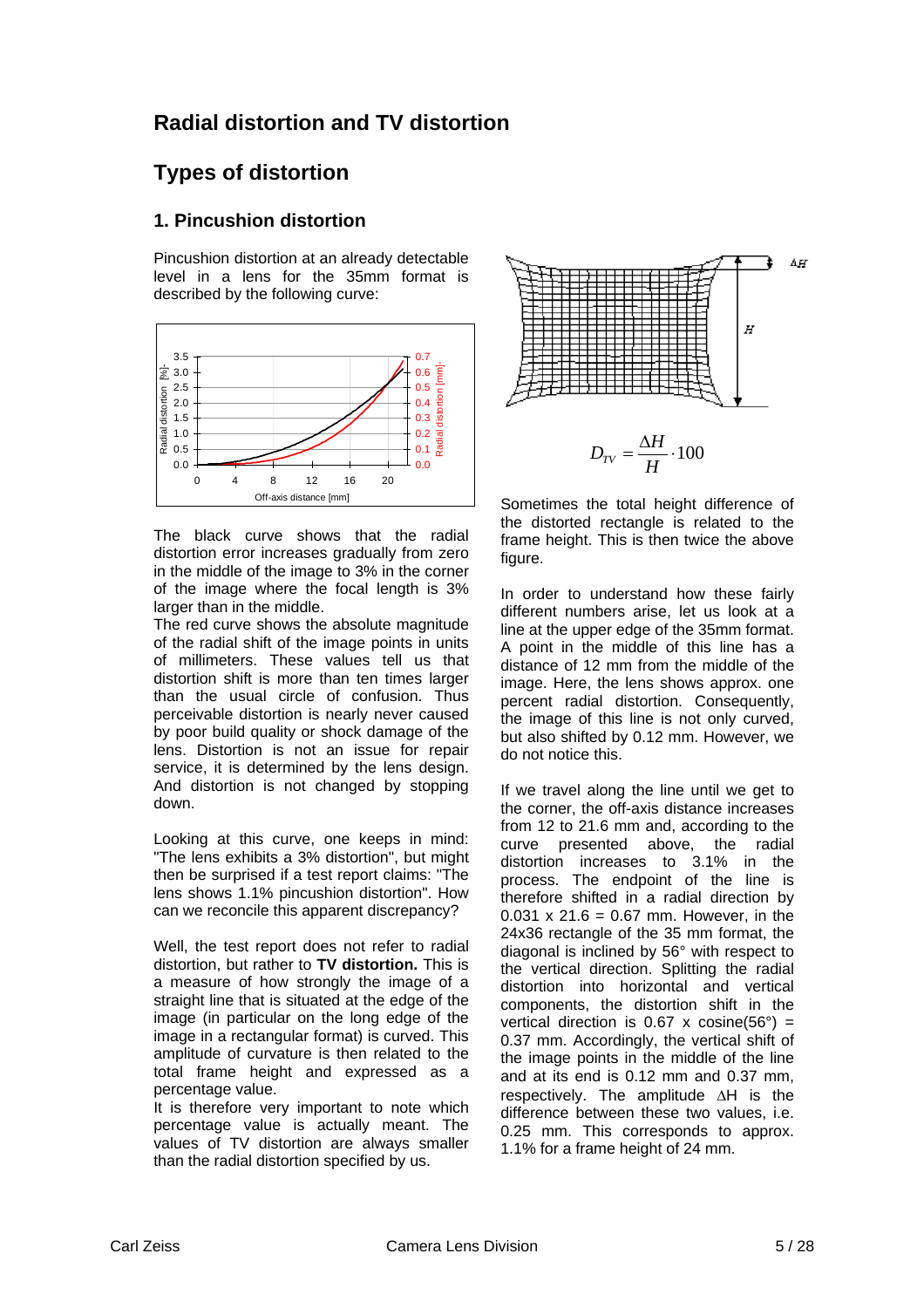|   |           |           |           |           |           | TV-Distortion at long edge = 1.1 % |                                  |           |           |            |           |           |                                  |                                  |           |                                  |           |           |           |           |           |                  |                |
|---|-----------|-----------|-----------|-----------|-----------|------------------------------------|----------------------------------|-----------|-----------|------------|-----------|-----------|----------------------------------|----------------------------------|-----------|----------------------------------|-----------|-----------|-----------|-----------|-----------|------------------|----------------|
|   |           |           |           |           |           |                                    |                                  |           |           |            | $+$       |           |                                  |                                  | $\ddot{}$ | +                                |           |           | $\ddot{}$ | $\ddot{}$ | $\ddot{}$ | $\ddot{}$        | $\ddot{}$      |
|   |           |           |           |           |           |                                    | +                                | $\ddot{}$ |           | +          | +         | $\ddot{}$ | +                                | $\ddot{}$                        | +         | $\ddot{}$                        | $\ddot{}$ | $\ddot{}$ | $\ddot{}$ | $^{+}$    | $\ddot{}$ | $\ddot{}$        | $\ddot{}$      |
|   |           | $\ddot{}$ |           |           |           |                                    |                                  | $\ddot{}$ | ÷.        | $\ddot{+}$ | $\ddot{}$ | $\ddot{}$ | $\ddot{}$                        | $\ddot{}$                        | $\ddot{}$ | $+$                              | $\ddot{}$ | $\ddot{}$ | $\ddot{}$ | $+$       | $\ddot{}$ | $\ddot{}$        | $\ddot{}$      |
|   |           | $\ddot{}$ | $\ddot{}$ | $\ddot{}$ | $\ddot{}$ | $\ddot{}$                          | +                                | $^{+}$    |           | $\ddot{}$  | $\ddot{}$ |           |                                  | $\ddot{}$                        | $\ddot{}$ | $\begin{array}{c} + \end{array}$ | $\ddot{}$ |           | $\ddot{}$ | $\ddot{}$ | $\ddot{}$ | $\ddot{}$        | $\ddot{}$      |
|   |           | $\ddot{}$ | ÷         |           | $\ddot{}$ | $\ddot{+}$                         | ÷                                | $\ddot{}$ | $\ddot{}$ | $\ddot{}$  | $+$       | $\ddot{}$ |                                  | $\ddot{}$                        | $\ddot{}$ | $+$                              | $\ddot{}$ | $\ddot{}$ | $\ddot{}$ | $\ddot{}$ | $\ddot{}$ | $+$              | $\ddot{}$      |
|   |           |           |           |           |           |                                    |                                  |           |           |            |           |           |                                  |                                  | $\ddot{}$ | $\ddot{}$                        | $\ddot{}$ |           | $+$       | $+$       | $\ddot{}$ | $\ddot{}$        | $\ddot{}$      |
|   |           |           |           |           |           |                                    |                                  |           |           |            |           |           |                                  |                                  | +         | $\ddot{}$                        |           | $\ddot{}$ | $\ddot{}$ | $\ddot{}$ | $\ddot{}$ | $\boldsymbol{+}$ | +              |
|   |           |           |           |           |           |                                    |                                  |           |           |            |           |           |                                  |                                  | $\ddot{}$ | $\ddot{}$                        | $\ddot{}$ | $\ddot{}$ | $\ddot{}$ | $\ddot{}$ | $\ddot{}$ | $\ddot{}$        | $\ddot{}$      |
|   |           |           |           |           |           |                                    |                                  |           |           |            |           |           |                                  | $+$                              | $+$       | $+$                              | $\ddot{}$ | $\ddot{}$ | $\ddot{}$ | $+$       | $\ddot{}$ | $\ddot{}$        | $\ddot{}$      |
|   |           | $+$       | $\ddot{}$ | $\ddot{}$ | $\ddot{}$ | $\ddot{}$                          | $\ddot{}$                        | $\ddot{}$ | $\ddot{}$ | $\ddot{}$  | l+        | $\ddot{}$ | $\ddot{}$                        | $+$                              | $\ddot{}$ | $\ddot{}$                        | $\ddot{}$ | $\ddot{}$ |           | $\ddot{}$ | $\ddot{}$ | $+$              | $\ddot{}$      |
|   |           | $\ddot{}$ |           |           |           | $\ddot{}$                          |                                  |           |           | $\ddot{}$  |           |           | $+$                              | $\color{red}{+}$                 | $+$       | $\ddot{}$                        |           |           |           | $+$       | $\ddot{}$ | $\ddot{}$        | $\ddot{}$      |
|   |           |           |           |           |           |                                    |                                  |           |           |            |           |           |                                  | $\div$                           |           |                                  |           |           |           |           |           | $\ddot{}$        |                |
|   |           |           |           |           |           |                                    |                                  |           |           |            |           |           | $\ddot{}$                        | $+$                              | $\ddot{}$ |                                  |           |           |           | $\ddot{}$ | $+$       | $\ddot{}$        | $+$            |
| + |           | $\ddot{}$ | $\ddot{}$ |           | $\ddot{}$ | $\ddot{}$                          | $\ddot{}$                        | $\ddot{}$ | $\ddot{}$ | $\ddot{}$  |           | $\ddot{}$ | $\ddot{}$                        | $+$                              | $\ddot{}$ | $\ddot{}$                        | $\ddot{}$ |           |           | $\ddot{}$ | $+$       | $+$              | $\ddot{}$      |
|   |           | $+$       | $\ddot{}$ | $\ddot{}$ |           | $\ddot{}$                          | $\ddot{}$                        |           | $\ddot{}$ | $\ddot{}$  |           | $\ddot{}$ | $+$                              | $+$                              | $+$       | $+$                              | $\ddot{}$ | $\ddot{}$ | $\ddot{}$ | $+$       | $\ddot{}$ | $+$              | $+$            |
|   |           |           |           |           |           |                                    |                                  |           |           |            |           |           |                                  | $+$                              | $+$       | $\ddot{}$                        |           |           |           | $\ddot{}$ | $\ddot{}$ | $+$              | $\ddot{}$      |
|   |           |           |           |           |           |                                    |                                  |           |           |            |           |           |                                  |                                  |           |                                  |           |           |           |           |           |                  | $\overline{+}$ |
|   |           | $\ddot{}$ |           |           |           |                                    |                                  |           |           |            |           |           |                                  | $\begin{array}{c} + \end{array}$ | $+$       |                                  |           |           |           | $\ddot{}$ | $\ddot{}$ | $+$              | $\ddot{}$      |
|   |           | $+$       | $+$       | $\ddot{}$ |           | $\begin{array}{c} + \end{array}$   | $\begin{array}{c} + \end{array}$ | $\ddot{}$ | $\ddot{}$ | $\ddot{}$  | ⊭         | $\ddot{}$ | $+$                              | $+$                              | $+$       | l+                               | $\ddot{}$ | $+$       | $\ddot{}$ | $+$       | $+$       | $+$              | $\ddot{}$      |
|   | $\ddot{}$ | $+$       | $\ddot{}$ | $\ddot{}$ | $\ddot{}$ | $+$                                | $\ddot{}$                        | $\ddot{}$ | $\ddot{}$ | $\ddot{}$  |           | $\ddot{}$ | $\begin{array}{c} + \end{array}$ | $\begin{array}{c} + \end{array}$ | $\ddot{}$ | $\left  + \right $               | $\ddot{}$ | $^{+}$    | $\ddot{}$ | $\ddot{}$ | $+$       | $\ddot{}$        | $\overline{+}$ |
|   |           | +         |           |           |           |                                    |                                  |           |           |            |           |           |                                  | $+$                              | $+$       |                                  |           |           |           | $\ddot{}$ | ÷         | $+$              | $\ddot{}$      |
|   |           |           |           |           |           |                                    |                                  |           |           |            |           |           |                                  |                                  |           |                                  |           |           |           |           |           |                  |                |

*This diagram shows a simulated image characterized by the pincushion distortion described above. The crosses are the image points that are imaged with distortion error. The thin red lines are reference lines without curvature. For reasons of symmetry, it is sufficient to show just one quarter of the image, meaning that the middle of the image is situated in the lower left corner of the graph. The blue lines show the crop factor of 1.5x.* 



*Each point in this graph represents the amplitude of line curvature plotted over the distance of the line from the image centre. The amplitude of curvature increases uniformly from the middle towards the edge in this distortion profile. TV distortion values usually refer to a line on the long edge of the image (symbol filled in blue). Curvature is less pronounced on the short edge, since this line proceeds only through off-axis distances between 18 and 21.6 mm.*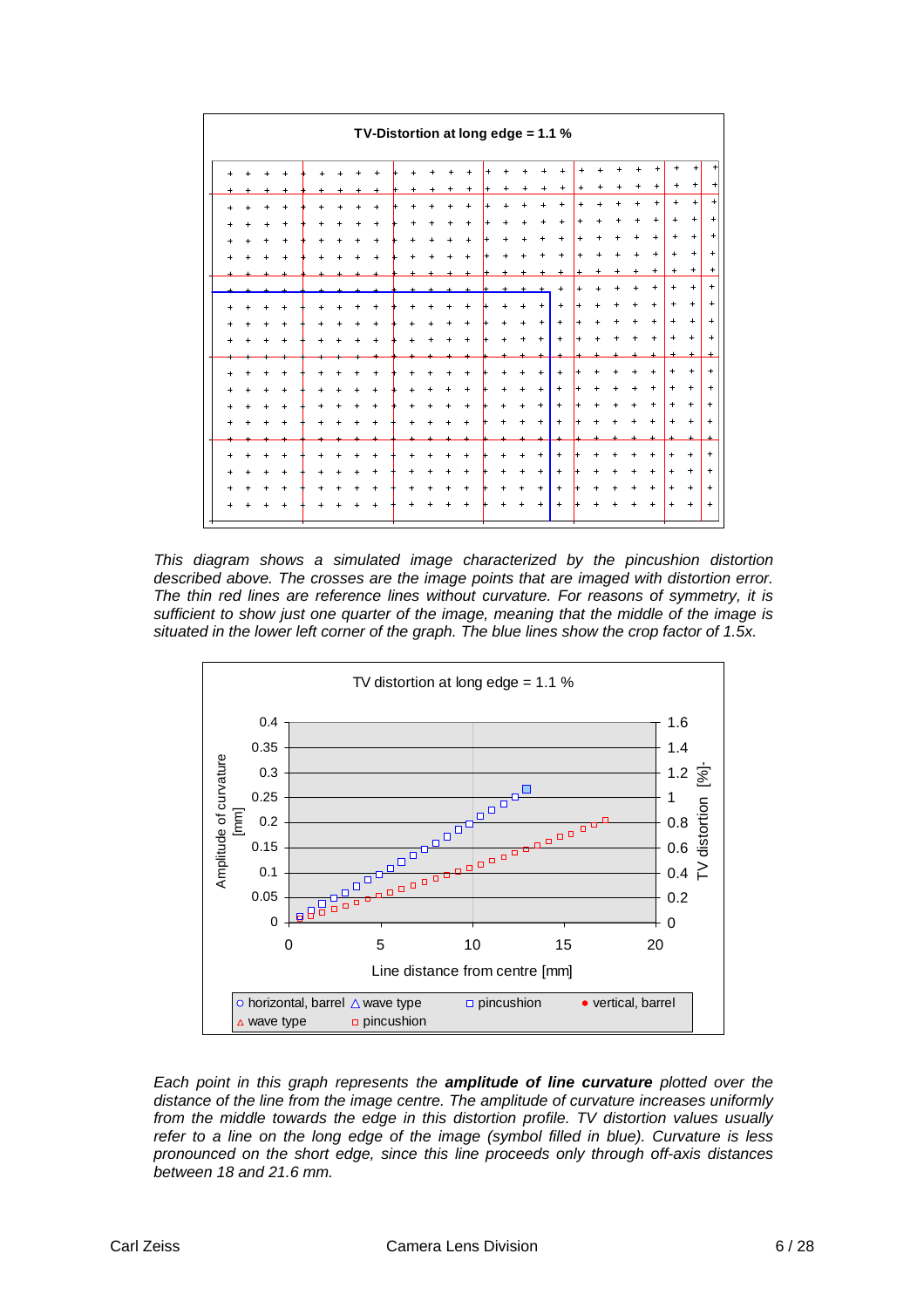#### **2. Barrel distortion**

A lens with substantial barrel distortion of straight lines shows negative radial distortion whose absolute amount increases towards the corner:



The lens reaches -5% radial distortion in the corner of the image, which is a typical value of many wide-angle to tele zoom lenses at shortest focal length.

The curvature of a peripheral line at the long edge of the format is easy to calculate. We need to bear in mind that the radial distortion in the corner needs to be multiplied by the cosine of  $56^\circ$  = 0.55 in order to take into account only its contribution to the shift in the vertical direction.

 $D_{TV} = (21.6 \times 0.05 \times 0.55 - 12 \times 0.02)/24$ 

Result: 1.5 % TV distortion.

Similarly, we can calculate the curvature of a peripheral line at the short edge of the format, but now have to take into account the inclination of the diagonal with respect to the horizontal direction. This angle is only 34° and the cosine of 34° is 0.83.

 $D_{TV}$  = (21.6 x 0.05 x 0.83 – 18 x 0.04)/24

The result obtained (0.73%) is smaller again, as expected.

This shows how easy it is to get lost in the dense forest of percentage values! Let me demonstrate this even better by making the lens just a little bit worse.

Let us have the negative radial distortion drop just a little bit more, let's say to -7% i.e. it is 1.4 times larger than before:



Values like this do indeed occur with reallife lenses when these are used outside their normal field of application, e.g. a zoom lens in an extreme macro-photography setting.

The same calculation for the long edge of the format as before yields:

 $D_{TV}$  = (21.6 x 0.07 x 0.55 – 12 x 0.01)/24

This means approx. 3% TV distortion for this line - quite a bit. Although we increased the maximal radial distortion by only 40%, we managed to double the TV distortion.

The cause of this phenomenon is that we are considering a difference (subtraction) in our calculation, to be precise, the difference between the smallest and the largest shift due to distortion. In the second lens considered above, not only did the distortion increase in the corner but it became smaller at the off-axis distance of 12 mm at the same time.

Thus, the perception of distortion, i.e. the curving of what are actually straight lines, by our eyes, appears to depend on the **change** of the radial distortion along a line. And, at this point, TV distortion appears to be the better measure. But I will show you some examples demonstrating the opposite in the next chapter - but first let us have a look at the image simulations of the two lenses: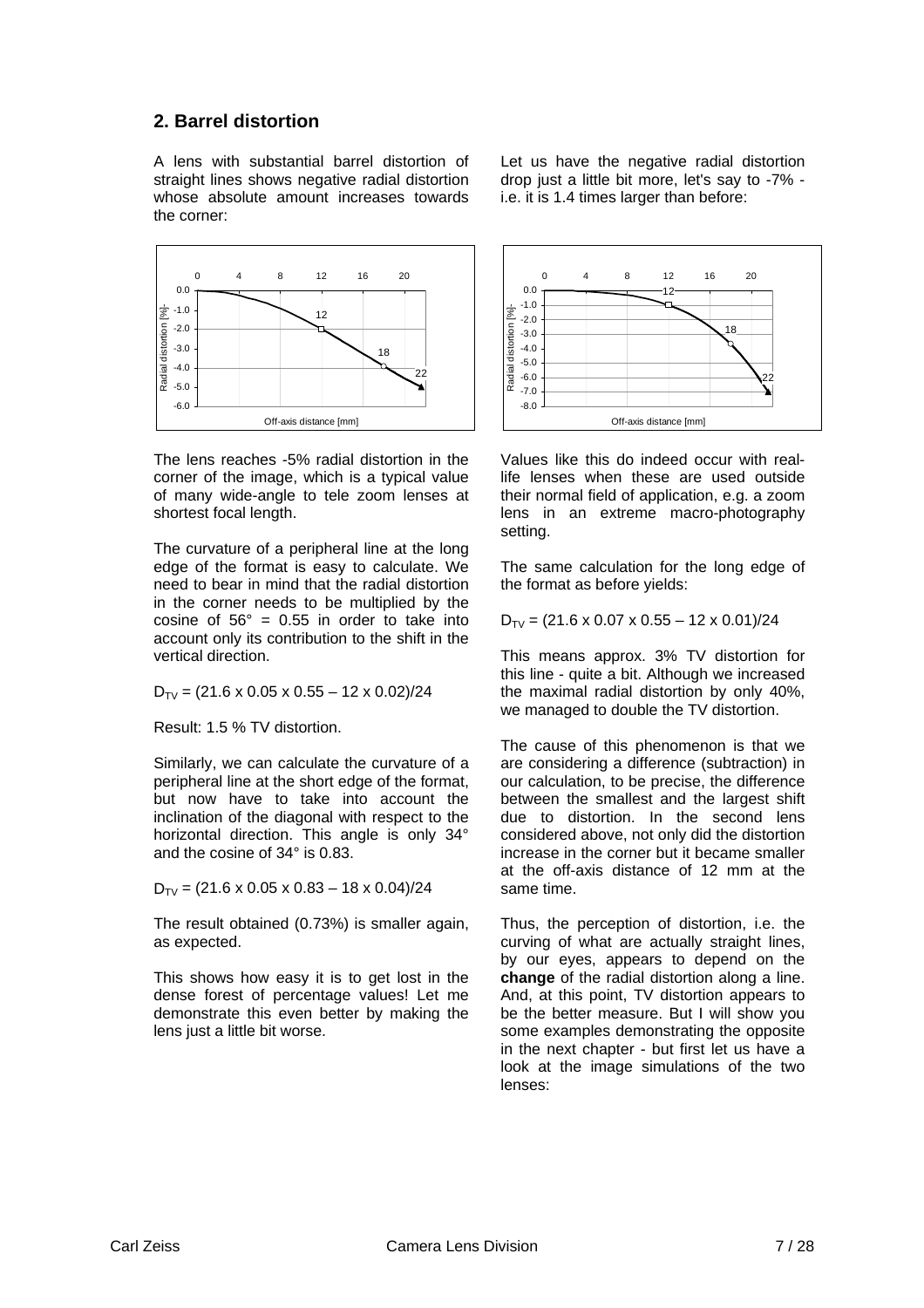

*Simulated image with the negative radial distortion described on the previous page. Both lenses exhibit strong barrel distortion in the entire field of view. The doubling of TV distortion in the lower example results from the higher gradient of radial distortion towards the edge of the image.*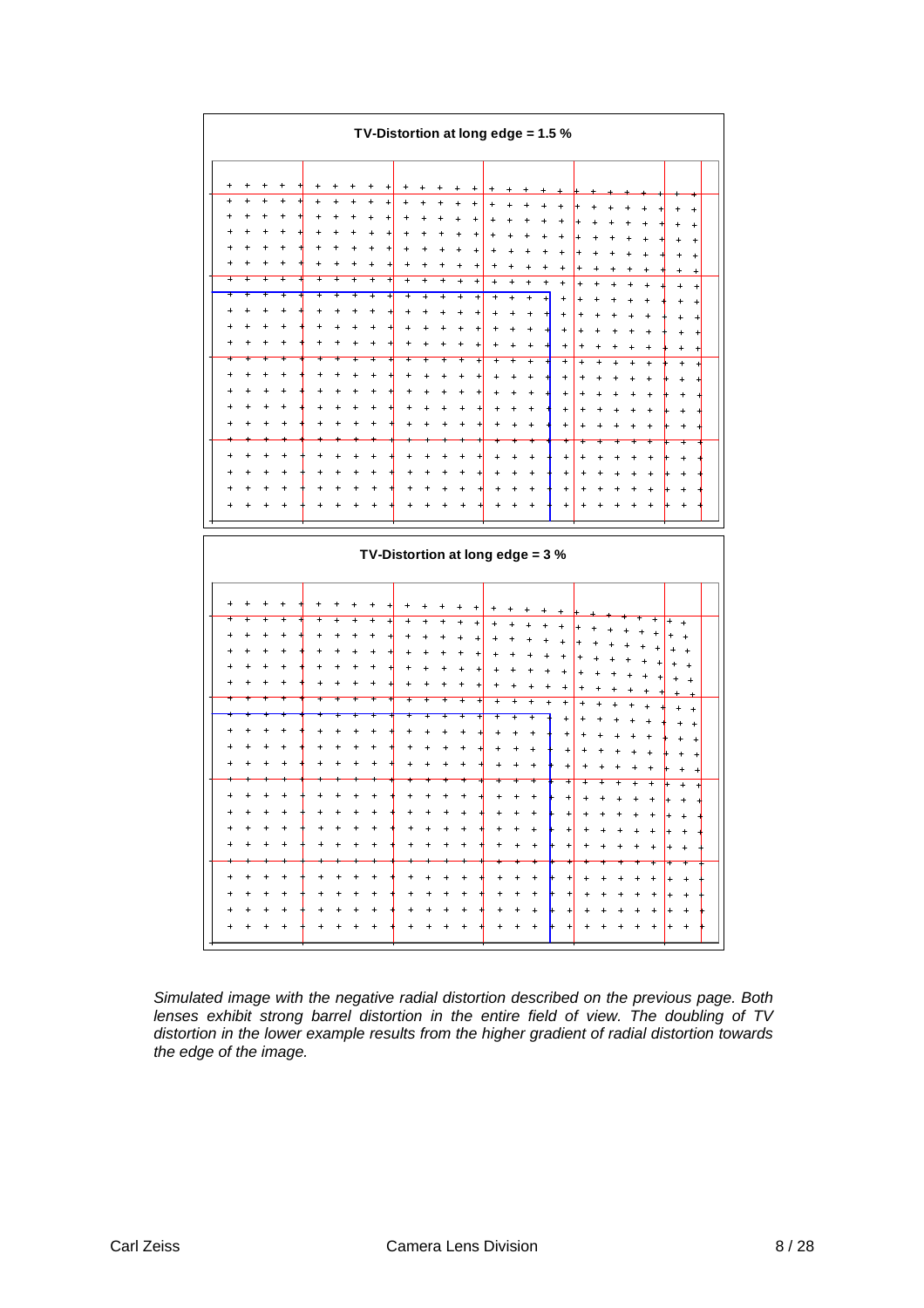|           |           |                             |   |           |   |           |                |   |                                  |        |           |                |           | TV-Distortion at long edge = $0.9\%$ |                |                                  |                |                                       |                                  |                                  |           |                |                             |                                  |                                  |                             |
|-----------|-----------|-----------------------------|---|-----------|---|-----------|----------------|---|----------------------------------|--------|-----------|----------------|-----------|--------------------------------------|----------------|----------------------------------|----------------|---------------------------------------|----------------------------------|----------------------------------|-----------|----------------|-----------------------------|----------------------------------|----------------------------------|-----------------------------|
| $\ddot{}$ | $\ddot{}$ | $\ddot{}$                   | + | $\ddot{}$ |   |           |                |   |                                  |        |           |                |           |                                      |                |                                  |                | +                                     |                                  |                                  |           |                | $\ddot{}$                   | $\ddot{}$                        | $\ddot{}$                        | ÷                           |
| +         | +         | $\overline{+}$<br>$\ddot{}$ |   | ÷         |   |           | +<br>$\ddot{}$ | 4 | ÷                                | +      |           | +<br>$\ddot{}$ | $\ddot{}$ |                                      |                |                                  |                | $\ddot{}$                             | $\ddot{}$                        |                                  |           |                | $\ddot{}$                   | $\ddot{}$                        | $\ddot{}$                        | $\ddot{}$                   |
|           |           |                             |   |           |   |           |                |   | $\ddot{}$<br>$\ddot{}$           | +<br>÷ |           | $\ddot{}$      | $\ddot{}$ |                                      |                |                                  |                | $\ddot{}$                             | $\ddot{}$                        | ÷                                |           |                | $\ddot{}$<br>$\ddot{}$      | $\ddot{}$                        |                                  | $\ddot{}$                   |
|           |           |                             |   |           |   |           |                |   |                                  |        |           | +              |           |                                      |                |                                  |                | $\ddot{}$                             | ÷                                |                                  |           |                | $\ddot{}$                   | +<br>$\ddot{}$                   | $\ddot{}$                        | $\ddot{}$<br>$\,^+$         |
|           |           |                             |   |           |   |           |                |   |                                  |        |           |                |           |                                      |                |                                  | $\ddot{}$      | $\ddot{}$                             | $\overline{1}$                   |                                  |           |                | $^{+}$                      | $\ddot{}$                        | $\ddot{}$                        | $^{+}$                      |
|           |           |                             |   |           |   |           |                |   |                                  |        |           |                |           |                                      |                | $\overline{+}$                   | $\overline{+}$ | $+$                                   | +                                |                                  |           |                | $\ddot{}$                   | $\ddot{}$                        | $\ddot{}$                        | $\ddot{}$                   |
|           |           |                             |   |           |   |           |                |   |                                  |        |           |                |           |                                      |                |                                  |                | $\ddot{}$                             | $\ddot{}$                        |                                  |           |                |                             |                                  |                                  | $\ddot{}$                   |
| 4         |           |                             |   |           |   |           |                |   | $\overline{1}$                   |        |           |                |           |                                      |                | $\ddot{}$                        |                | +                                     | $\overline{+}$                   |                                  |           |                |                             |                                  |                                  | $\ddot{}$                   |
|           |           |                             |   |           |   |           |                |   |                                  |        |           |                |           |                                      |                | $\ddot{}$                        |                | $\ddot{}$                             | $\ddot{}$                        |                                  |           |                | $\ddot{}$                   | +                                | ÷                                | $\ddot{}$                   |
|           |           |                             |   |           |   |           |                |   |                                  |        |           |                |           | $\ddot{}$                            | $\ddot{}$      | $\ddot{}$                        |                | $\ddot{}$                             | $\ddot{}$                        |                                  |           | $\ddot{}$      | $\ddot{}$                   | $\ddot{}$                        | $\ddot{}$                        | $\ddot{}$                   |
|           |           |                             |   | ÷         |   |           | ÷              |   | ÷                                |        |           | ÷              |           | $\ddot{}$                            | $\ddot{}$      | $\ddot{}$                        |                | $\overline{\phantom{a}}$<br>$\ddot{}$ | Ŧ<br>$\ddot{}$                   |                                  |           | Ŧ<br>$\ddot{}$ | $\overline{+}$<br>$\ddot{}$ | $\overline{+}$<br>$^{+}$         | $\overline{+}$<br>$\ddot{}$      | $\overline{+}$<br>$\ddot{}$ |
|           |           |                             |   |           |   |           |                |   |                                  |        |           | $\ddot{}$      |           | +                                    | $\ddot{}$      | $\ddot{}$                        |                | $\ddot{}$                             | $\ddot{}$                        |                                  |           |                | $\ddot{}$                   | $\ddot{}$                        | $\ddot{}$                        | $\ddot{}$                   |
|           |           |                             |   |           |   |           |                |   |                                  |        |           |                |           | 4                                    | $\overline{1}$ | $\ddot{}$                        |                | $\ddot{}$                             |                                  |                                  |           |                | $\ddot{}$                   | $\overline{ }$                   | $\ddot{}$                        | $\ddot{}$                   |
|           |           |                             |   |           |   |           |                |   |                                  |        |           |                |           | ÷                                    | +              | $\ddot{}$                        |                | $\overline{1}$                        | $\ddot{}$                        |                                  |           |                | $\ddot{}$                   | $\ddot{}$                        | $\ddot{}$                        | $\ddot{}$                   |
|           |           |                             |   |           |   |           |                |   |                                  |        |           |                |           |                                      |                |                                  |                |                                       |                                  |                                  |           |                |                             |                                  |                                  |                             |
|           |           |                             |   |           |   |           |                |   |                                  |        |           |                |           | $\ddot{}$                            | $^{+}$         | $\ddot{}$                        |                | $^{+}$                                | $\ddot{}$                        |                                  |           |                | $\ddot{}$                   | $\ddot{}$                        | $\ddot{}$                        | $^{+}$                      |
|           |           |                             |   |           |   |           |                |   |                                  |        |           |                |           | $\ddot{}$                            | $\ddot{}$      | $\ddot{}$                        |                | $\ddot{}$                             | $\overline{1}$                   |                                  |           |                | $\ddot{}$                   | ÷                                | $\ddot{}$                        | $\ddot{}$                   |
|           | $\ddot{}$ |                             |   |           |   |           |                |   |                                  |        |           | $\ddot{}$      |           | $\ddot{}$                            | $\ddot{}$      | $\ddot{}$                        |                | $^{+}$                                | $\ddot{}$                        |                                  |           | $\ddot{}$      | $\ddot{}$                   | $\,^+$                           | $\qquad \qquad +$                | $\ddot{\phantom{1}}$        |
|           |           |                             |   |           |   |           |                |   |                                  |        |           |                |           |                                      |                | +                                |                |                                       |                                  |                                  |           |                | $\ddot{}$                   | $\ddot{}$                        | $\begin{array}{c} + \end{array}$ | $^{+}$                      |
|           |           |                             |   |           |   |           |                |   |                                  |        |           |                |           |                                      |                |                                  |                |                                       |                                  |                                  |           |                |                             |                                  |                                  |                             |
|           |           |                             |   |           |   |           |                |   |                                  |        |           |                |           | TV-Distortion at long edge = $0.7$ % |                |                                  |                |                                       |                                  |                                  |           |                |                             |                                  |                                  |                             |
| +         |           |                             |   |           |   |           |                |   |                                  |        |           |                |           |                                      |                |                                  |                |                                       |                                  |                                  |           |                | +                           |                                  | $\ddot{}$                        | $\ddot{}$                   |
|           |           |                             |   |           |   |           |                |   |                                  |        |           |                |           |                                      |                |                                  |                |                                       |                                  |                                  |           | 4              | $\overline{+}$              | 4                                | $\ddot{}$                        | $+$                         |
|           |           |                             |   |           |   |           |                |   |                                  |        |           |                |           | $\overline{1}$                       |                |                                  |                |                                       |                                  |                                  |           | $\ddot{}$      | $\ddot{}$                   | $\ddot{}$                        | $\ddot{}$                        | $\ddot{}$                   |
|           |           |                             |   |           |   |           |                |   |                                  |        |           |                |           |                                      |                |                                  |                |                                       |                                  |                                  |           |                | $\ddot{}$                   | +<br>+                           | +                                | $\ddot{}$                   |
|           |           |                             |   |           |   |           |                |   |                                  |        |           |                |           |                                      |                |                                  |                |                                       |                                  |                                  |           |                | $\ddot{}$<br>$\ddot{}$      | $\ddot{}$                        | $\ddot{}$<br>$\ddot{}$           | $\ddot{}$<br>$\ddot{}$      |
|           |           |                             |   |           |   |           |                |   |                                  |        |           |                |           |                                      |                |                                  |                |                                       |                                  |                                  |           |                | 7                           |                                  | $\overline{+}$                   | $\overline{+}$              |
|           |           |                             |   |           |   |           |                |   |                                  |        |           |                |           |                                      |                |                                  |                |                                       | $\ddot{}$                        |                                  |           |                | +                           |                                  | $\ddot{}$                        | $\ddot{}$                   |
|           |           |                             |   |           |   |           |                |   |                                  |        |           |                |           |                                      |                | ÷.                               | $+$            |                                       | $\ddot{}$                        |                                  |           |                | $\ddot{}$                   | $\overline{ }$                   | $\ddot{}$                        | $\ddot{}$                   |
|           |           |                             |   |           |   |           |                |   |                                  |        |           |                |           | ÷                                    |                | $\ddot{}$                        | $+$            | $\overline{+}$                        | $\ddot{}$                        | ٠                                |           |                | +                           | $\ddot{}$                        | $\ddot{}$                        | $\ddot{}$                   |
|           |           |                             |   |           |   |           |                |   |                                  |        |           |                |           |                                      |                | $\ddot{}$                        | $\ddot{}$      |                                       | $\ddot{}$                        |                                  |           | $\overline{1}$ | +                           | $\ddot{}$                        | $\ddot{}$                        | $\ddot{\phantom{1}}$        |
|           |           |                             |   |           |   |           |                |   |                                  |        |           |                |           |                                      |                |                                  |                |                                       |                                  |                                  |           |                |                             |                                  | +                                | +                           |
|           |           |                             |   |           |   |           |                |   |                                  |        |           |                |           |                                      |                |                                  |                |                                       |                                  |                                  |           |                |                             | ÷                                | $\ddot{}$                        | $\ddot{}$                   |
|           |           |                             |   |           |   |           |                |   | $\ddot{}$                        |        |           |                |           | +                                    |                |                                  | $\ddot{}$      |                                       | $\ddot{}$                        |                                  |           |                |                             | +                                | +                                | $\ddot{}$                   |
|           |           |                             |   | $\ddot{}$ |   |           |                |   |                                  |        |           |                |           |                                      |                |                                  | $+$            |                                       | $\ddot{}$                        |                                  |           |                |                             | +                                | $\ddot{}$                        | $\ddot{}$                   |
|           |           |                             |   |           |   |           |                |   | $\ddot{}$                        |        |           |                |           |                                      |                | $\ddot{}$                        | $+$            |                                       | $\ddot{}$                        | $\ddot{}$                        |           | $\ddot{}$      | $\mathbf{H}$                | $\ddot{}$                        | $+$<br>٠                         | $\boldsymbol{+}$<br>÷       |
| $\ddot{}$ | $^{+}$    |                             |   | $\ddot{}$ | ÷ | $\ddot{}$ | $^{+}$         |   | $\begin{array}{c} + \end{array}$ |        | $\ddot{}$ | $\ddot{}$      | $\ddot{}$ | $\ddot{}$                            | $\ddot{}$      | $\begin{array}{c} + \end{array}$ | $+$            | $\overline{+}$                        | $\begin{array}{c} + \end{array}$ | $\begin{array}{c} + \end{array}$ | $\ddot{}$ | $\ddot{}$      | $\overline{+}$              | $\begin{array}{c} + \end{array}$ |                                  |                             |
|           |           |                             |   |           |   |           |                |   | $\ddot{}$                        |        |           |                | ÷         | +                                    |                | $\ddot{}$                        | $+$            |                                       | $\ddot{}$                        | $\ddot{}$                        | $\ddot{}$ | $^{+}$         | +                           | $\ddot{}$                        | $+$<br>$\ddot{}$                 | $\ddot{}$<br>$^{+}$         |
|           |           |                             |   |           |   |           |                |   | $\ddot{}$                        |        | $\ddot{}$ |                | $\ddot{}$ |                                      |                | $\ddot{}$                        | $+$            | ᆊ                                     | $\ddot{}$                        | $\ddot{}$                        |           | $\ddot{}$      | ÷                           | $\ddot{}$                        | $\begin{array}{c} + \end{array}$ | $\ddot{}$                   |
|           |           |                             |   |           |   |           |                |   | $\ddot{}$                        |        |           | $\overline{1}$ |           |                                      |                | $\ddot{}$                        | $+$            |                                       | $\ddot{}$                        | $\ddot{}$                        |           | $\ddot{}$      | ٠                           | +                                | +                                | $+$                         |

*However, using the two lenses in the APS-C format, the second one shows only 0.7% TV distortion and thus is even slightly better. This is because its radial distortion curve is initially flatter at the smaller image heights.*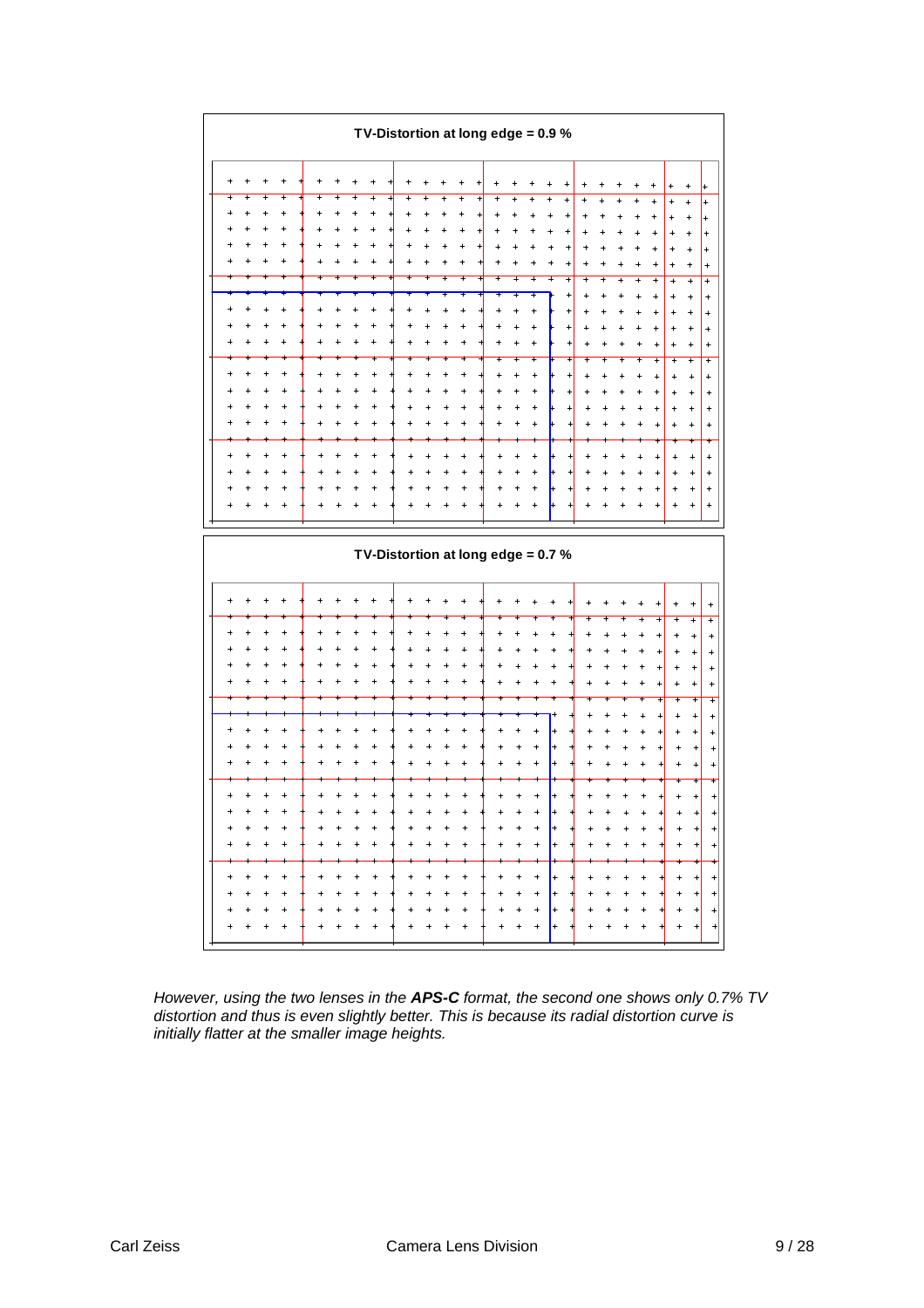

*Not all motifs reveal the pincushion distortion of a zoom lens in longest focal length setting as clearly as this one. Horizontal and vertical lines close to the frame edges enable an easy comparison.* 



*The same zoom lens as above shows a pronounced barrel type of distortion when it is used at the shortest focal length. This causes the illusion that the brick surface forms a kind of dome towards the observer.* 





*Even if this door is already quite old all its elements are straight, parallel and rectangular to each other. A wide angle zoom makes us believe that the door is not really closed.* 

*The image of wooden floor covering boards on the left exhibits a kind of distortion which seems to be a mixture of both types mentioned above. Please read on the following pages how this can happen.* 

*The image actually was a 2164x256 crop from a 4288x2848 file taken from the top right edge of the frame. The height was then exaggerated by a factor of 8, much like we will do it in some of the next graphs.*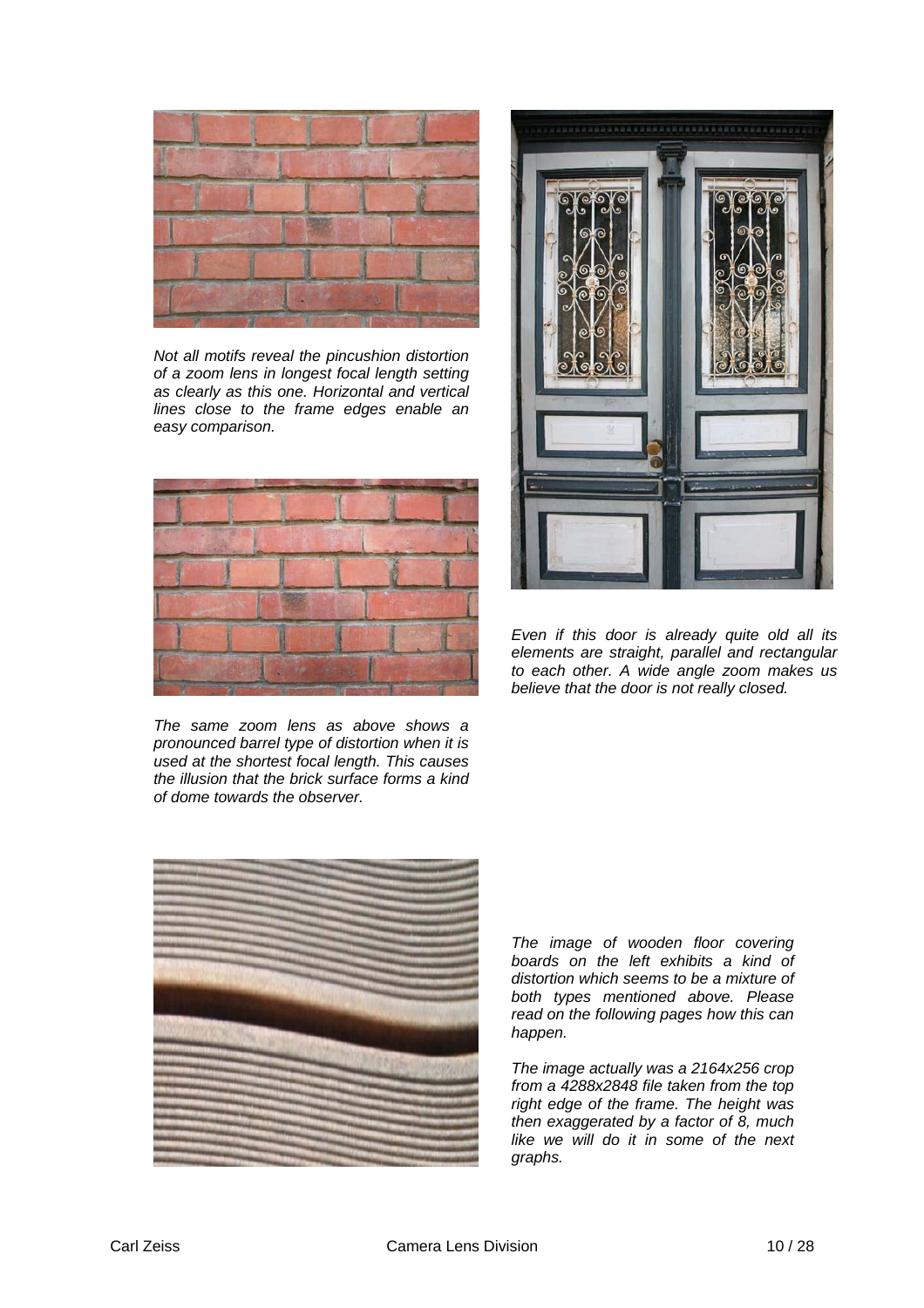#### **3. Moustache distortion**

Unfortunately, it is not always this easy to calculate the TV distortion from the radial data since there are many lenses whose radial distortion does not increase or decrease uniformly between the middle and the corner but rather reaches an extreme value somewhere in between. This is caused by countermeasures in the design to limit negative distortion. Many retro-focus wideangle lenses have a radial distortion function like the one shown in the following example:



The radial distortion of this lens is negative throughout; it reaches its highest amount of -2.6% at 16mm off-axis distance and then decreases to -0.8% towards the corner.

While we may have remembered until now the simple rule: "positive  $D \rightarrow$  pincushion, negative  $D \rightarrow$  barrel", this lens teaches us that this simple rule is an oversimplification (unfortunately it was also said on earlier ZEISS data sheets).

Looking at the image of lines that are parallel to the edge and whose points have off-axis distances of between 0 and 16 mm, the distortion curve looks just like that of type 2 barrel distortion is evident.

Looking at lines near the short edge of this format and whose shortest off-axis distances exceed 16 mm, the distortion curve of this section looks just like that of type 1 - it is negative, but the values increase towards the corner. Accordingly, we see pincushion distortion.

This shows that the attributes "pincushion" and "barrel" actually do not depend on whether the radial distortion is positive or negative, but rather on the slope of the distortion function. This change, in % per mm, is drawn in color in the diagram above: red where it is negative and blue where it is positive.

Many lines that are parallel to the long edge of the format and extend across the entire width of the image have some points in the red and some points in the blue section. Accordingly, there must be a switch between barrel and pincushion distortion on these lines. We say that they exhibit moustache distortion, also called wave-type or gull-wing distortion.

Looking at the entire image and at lines that differ in length, all three types of line curvature are evident. This is shown in an exaggerated manner in the following diagrams:



The pure pincushion type 1 is also plotted as a red line for purposes of comparison. Although it has even slightly higher amplitude than the black line, this may often be less evident since it is not as steep near the edge.

The following two lines are parallel to the short edge of the format and show purely barrel or pincushion features:

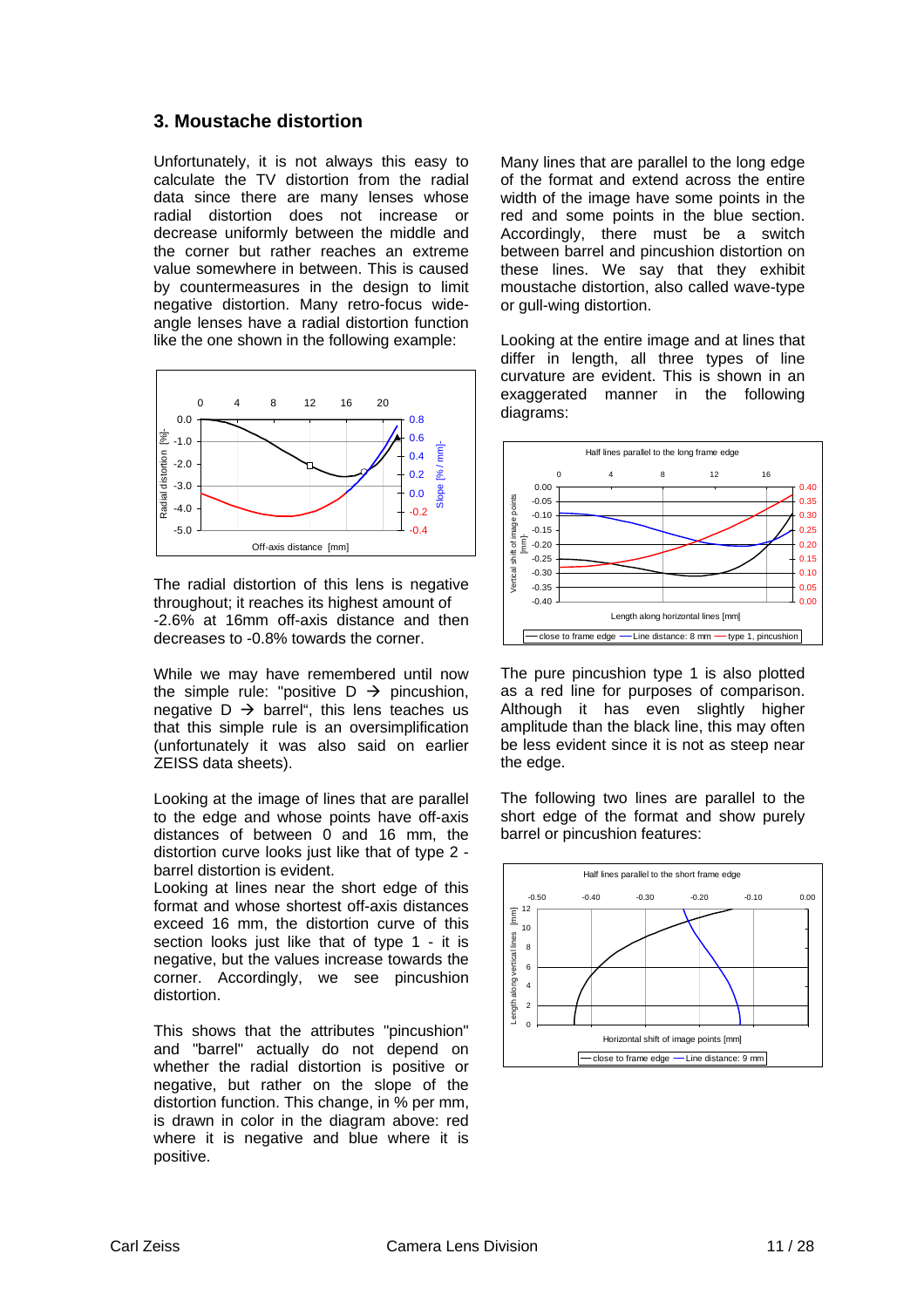

*Simulated image with the negative radial distortion with local extreme value described on the previous page. Pincushion-type dominates on the edges of the 35 mm format, whereas the distortion is mainly of barrel-type in APS-C format (blue lines).* 



*The distortion profile of lines with a different distance from the middle of the image is quite complex: after increasing gradually at first, it decreases for a while until there is a dramatic increase towards the edge. The shape changes in the process. The standard TV distortion (blue triangle) does not represent the line which exhibits the most severe curvature.*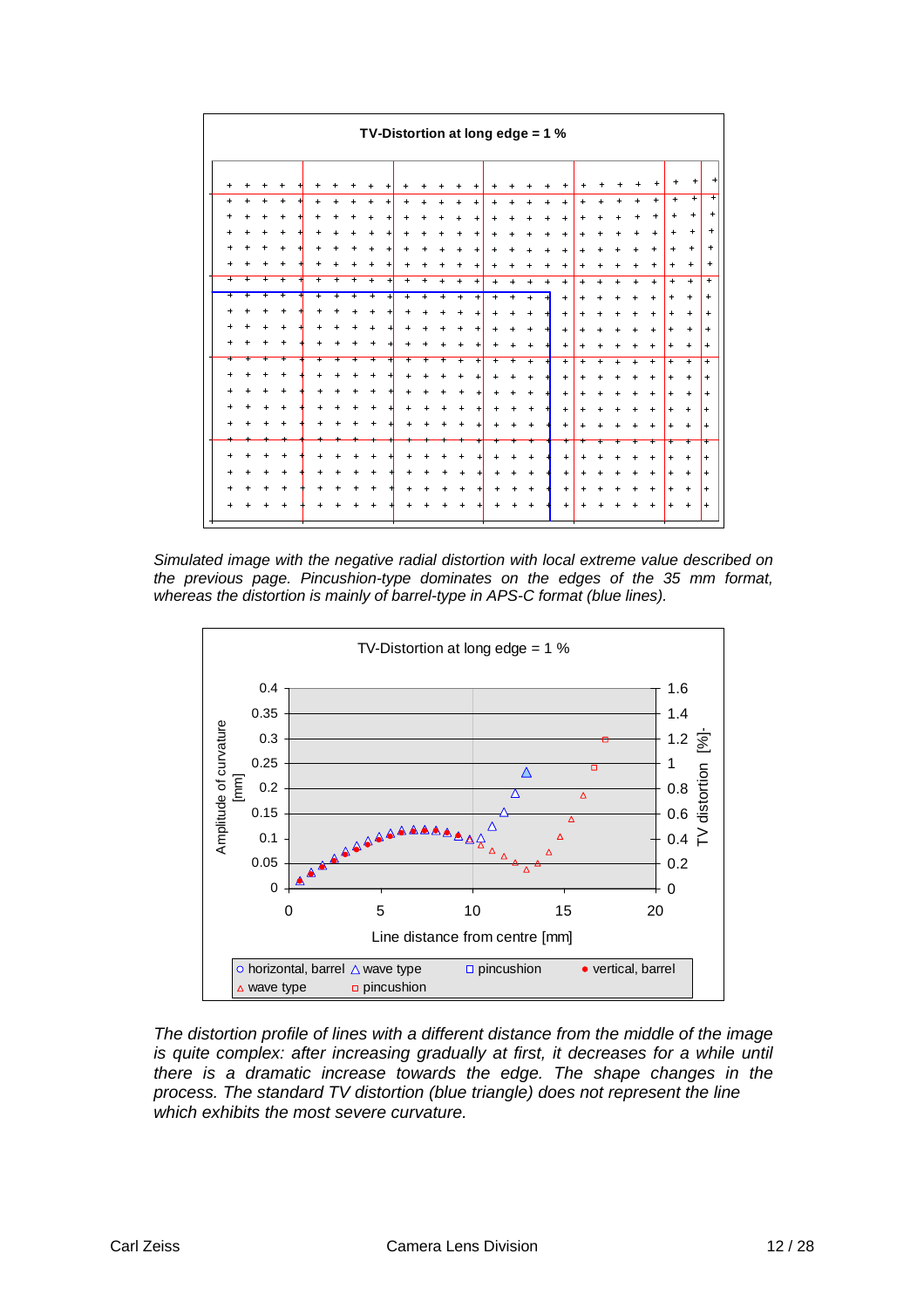The example shown above clearly demonstrates that distortion errors, much like many other properties of lenses, are difficult to describe in detail by means of a single number. The maximum value of radial distortion can be misleading; the numerical value of TV distortion is sometimes somewhat closer to subjective perception but it still does not tell us enough about the distortion throughout the image and it does not tell us the profile of distortion along a line.

The lens discussed above can be used to take images without annoying distortion if one ensures that prominent lines of the object that are near the long edge of the format do not extend into the extreme corner and by avoiding the placement of critical lines too close to the short edge of the format.

The limited value of having only a single number is even more evident in the following example in which the amount of negative radial distortion is increased to - 4% and the curvature is nevertheless lower for the most part:



Since the extreme value of radial distortion is now situated near the corner of the image and since the values increase only over a very short distance and much less steeply, barrel distortion predominates in much of the image.

For lines at the short edge of the format with off-axis distances between 18 and 21.6 mm, the radial distortion is quite large. As a result, the entire line is shifted more strongly, but this is not perceived by us. The crucial point is that the **change** of the radial distortion in this range of image heights is very small, since this causes the lines at this edge of the image to be practically straight - despite - 4% radial distortion.

This is clearly evident in the strongly exaggerated plot:





Precisely because the slope of the distortion curve near the edge of the image is small and has a less steep profile than in the previous example, the distortion, which appears to be high in the data sheet, is "masked" fairly well. Our perception is often particularly sensitive at the periphery of the image since the straight edge serves as a reference to the eye, much like a ruler.

The figure of the TV distortion is moderate but it withholds something from us, namely that the curvature further inwards is somewhat larger than on the periphery of the image. It also does not tell us that the short edge does not show any recognizable distortion at all (see next page).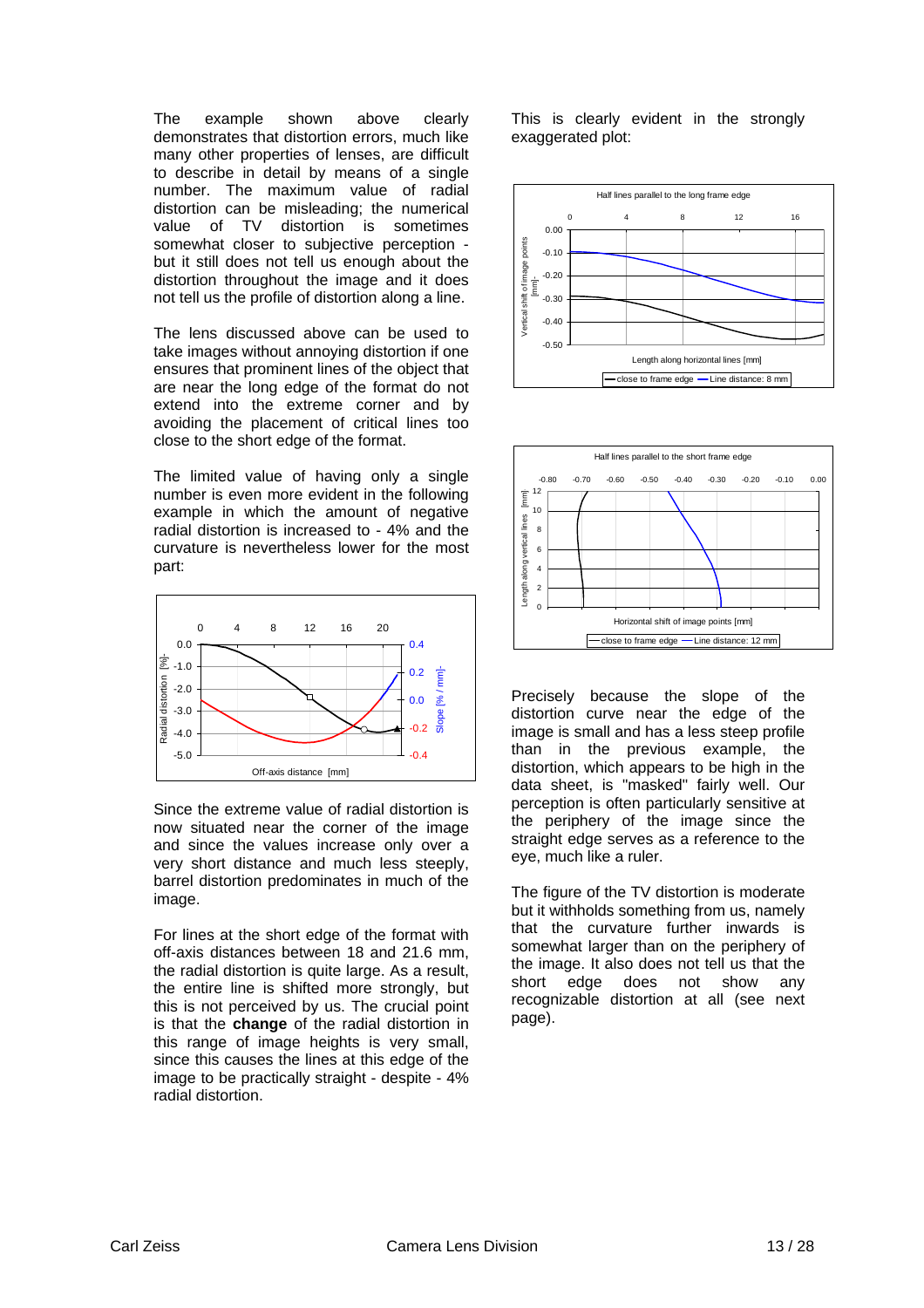

*Simulated image of the negative radial distortion described on the previous page. Barrel distortion dominates on the upper edge of the image whereas the vertical edge of the image on the right is basically free of curvature – in spite of a - 4% radial distortion figure.* 



*For lines with different distances from the middle of the image, the profile of curvature is simpler than in the previous example: it increases gradually, reaches a maximum value at a distance of between 9 and 10 mm from the middle and then decreases again and disappears almost completely at the short edge. The standard TV distortion (blue triangle) does not indicate the largest curvature.*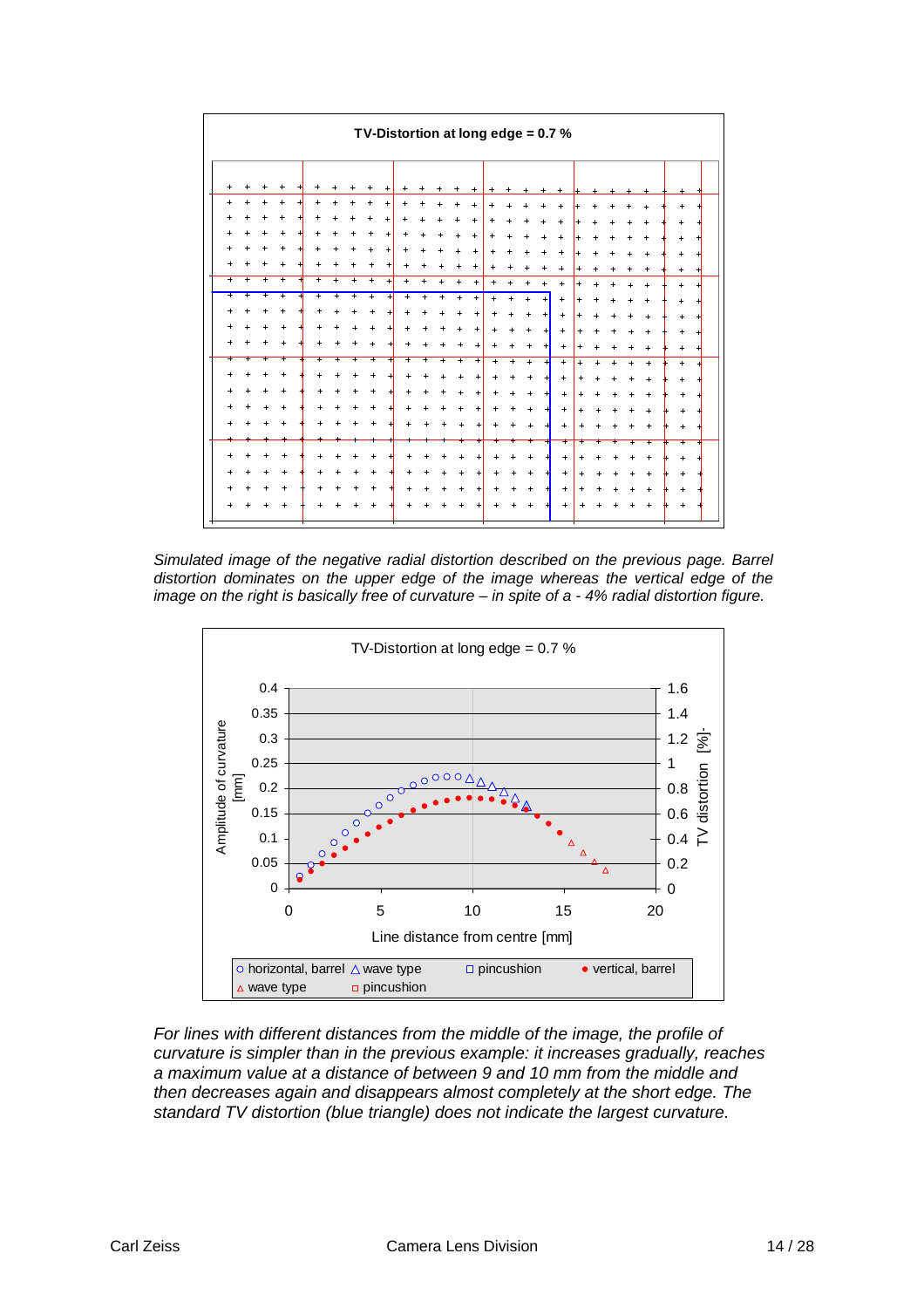

*Two more examples with the same maximum value of negative radial distortion: they clearly show us that the higher slope of the radial distortion curve causes more curvilinear distortion at the frame edges (top and left graph).*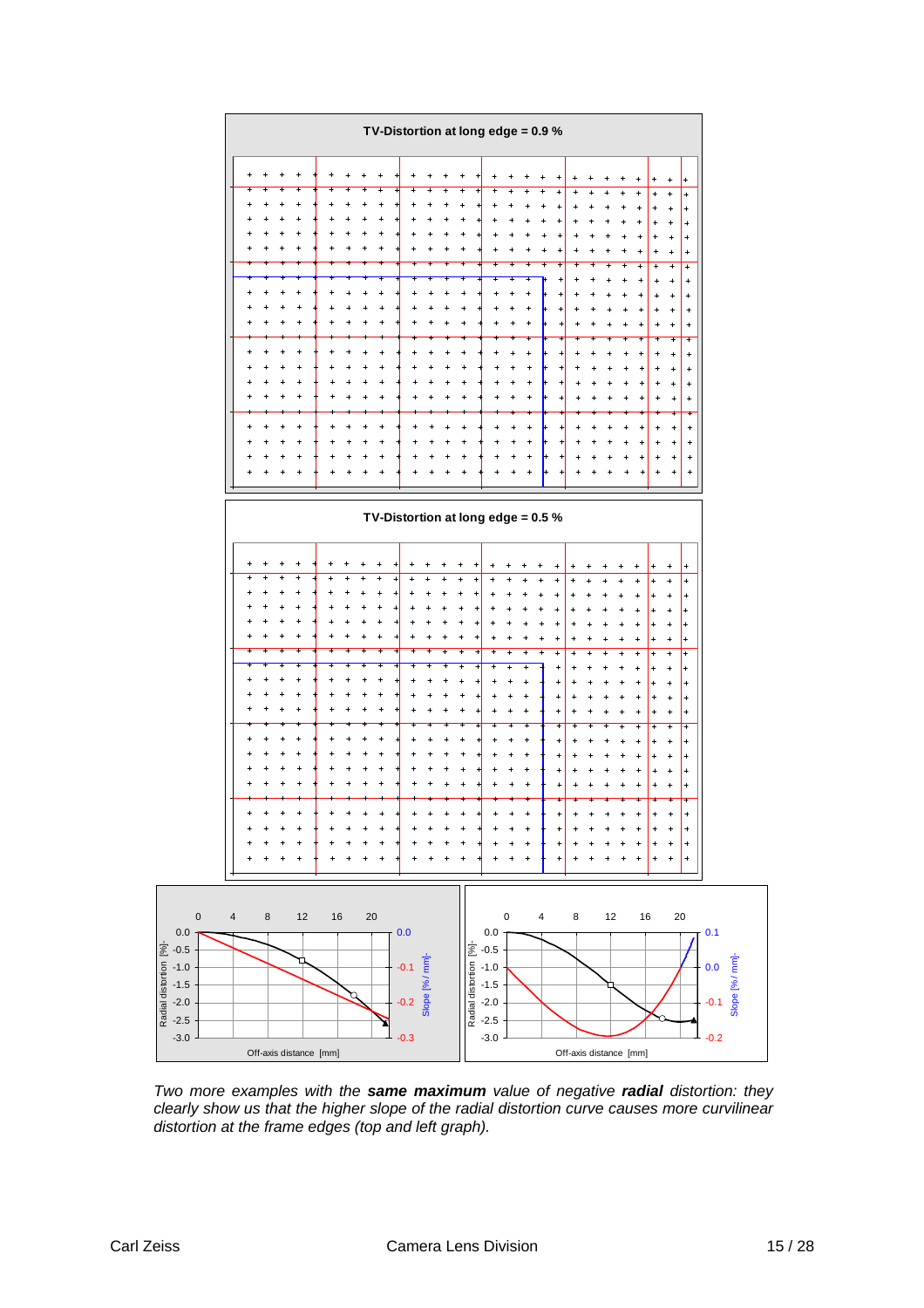

*These two examples and one on the previous page have all the same amount of TV distortion. When you however examine the lines close to the frame edges you will notice quite obvious differences.*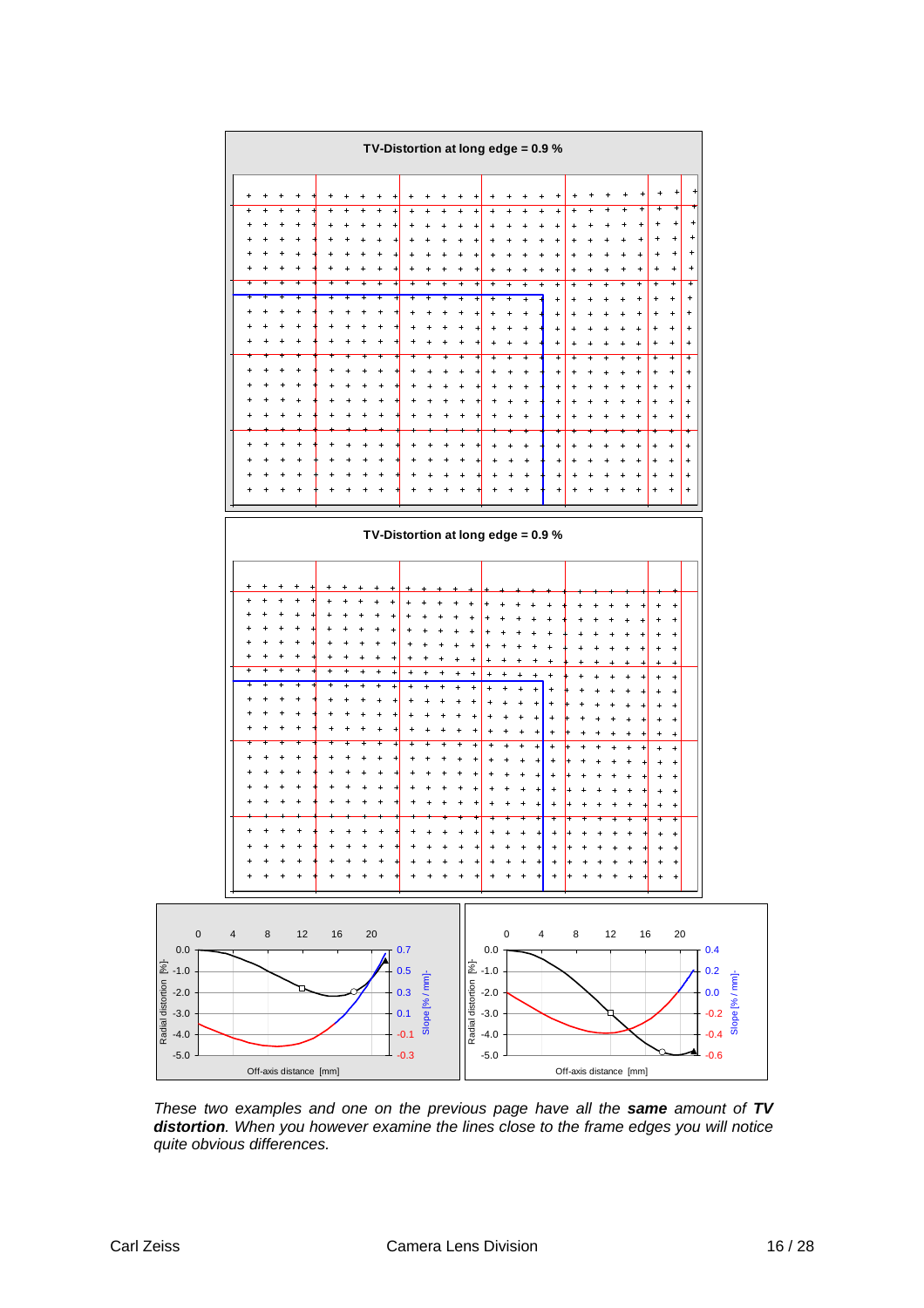# **Angle of Inclination**

The examples we have discussed above teach us that distortion can hardly be described by one single number. And the distortion charts of the data sheet need further 'translation' to get what we see.

A much better and more informative presentation of distortion features would be a kind of map which we show on this page to explain the four most important types of distortion.

This map represents the inclination angle of horizontal lines in a quarter of the image. The middle of the image is again the lower left corner of the map. Without distortion this angle would of course be 0° within the complete image area. A positive inclination means that a line in the image rises from left to right in the map (yellow and red colors). A line with negative inclination angle drops from left to right. Each single color represents a range of 0.5°. Where the colors change rapidly lines are strongly curved.

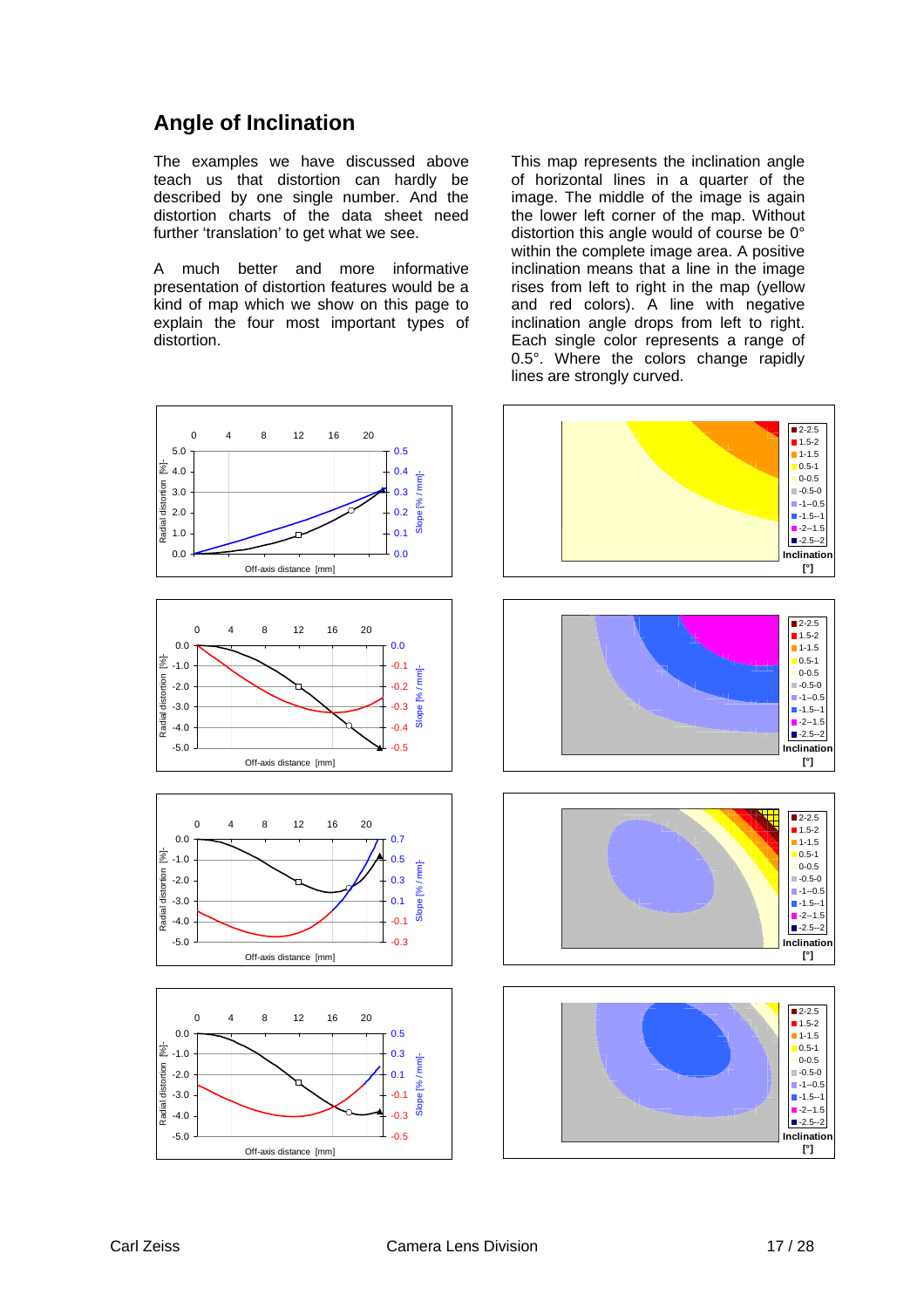# **Types of lenses**

The optical reasons of lens distortion are related to the distribution of the refractive power in the lens. However, at the present time this should only be used for predicting distortion with great caution since many modern corrective tools are available that render simple rules obsolete. Keeping this in mind, the following types can be distinguished:

Very little distortion is evident in all **symmetrical** lenses in which the distribution of refractive power to the front component ahead of the aperture stop and the rear component behind the aperture stop is very well-balanced. The ideal case is represented by special repro-lenses for a 1:1 scale which are perfectly symmetrical such that the path of rays is also symmetrical. Under these circumstances there is simply no distortion.

Wide-angle lenses designed to be **nearly symmetrical**, such as the **Biogon**, approximate to this ideal as they have a short backfocal distance that corresponds to their short focal length. This allows for favorable design conditions with specialized cameras. The backfocal distance, i.e. the distance of the last lens from the image plane, is a very sensitive parameter. The older types of the Biogon were even slightly better since they did not need to take into consideration the modern TTL exposure measurement and were designed to have even shorter backfocal distances than their modern successors. But still, the TV distortion of the new types is only approx. 0.2%, which is negligible in normal imaging.

If we analyze the images by means of metrology, mathematical corrections are applied even to such small levels of distortion. One goes so far as to no longer assume the aberration resulting from distortion to be rotationally symmetrical. The distortion of our Biogon lenses for the NASA was always measured in several azimuths.

Usually, **short tele lenses, such as the Planar 1.4/85,** also show very little distortion, especially when they are not really tele designs at all, such as the **Tele-Tessar 4/85 ZM**.

True **telephoto lenses**, in which positive refractive powers predominate in the front and negative refractive powers predominate in the back, tend to show pincushion distortion.

In contrast, all **retro-focus wide-angle designs** whose much extended backfocal distance is needed for single-lens reflex cameras, show barrel or moustache distortion.

Due to their nature, the type of distortion of **zoom lenses** varies with the focal length since the distribution of refractive powers changes in the process of zooming. While barrel or moustache distortion tends to predominate at the short end of the range of focal lengths, this tendency decreases towards longer focal lengths or changes completely to pincushion distortion. When the radial distortion changes its sign in the process of zooming, it must become very small in certain favorable focal length ranges. Within these ranges, the zoom lens is often better than a comparable prime lens. This may seem paradoxical to some of us since it seems that one could simply design a prime lens the same way as the zoom lens and just dispense with the movement of the zoom components. However, this is undesirable since the zoom lens is much larger than the comparable prime lens.

This shows that compromises with regard to distortion always need to take into consideration the size and weight of a lens. Often, a basically favorable lens design has been rejected in order to stick with the standard filter thread.

Lenses with a very **large aperture** are usually associated with somewhat higher distortion as compared to a more moderate initial aperture if all other parameters are identical. For this reason, macro-photography lenses offer better image geometry than high speed lenses with the same focal length.

One should keep in mind that distortion is a function of scale and can be changed by any kind of optical attachments.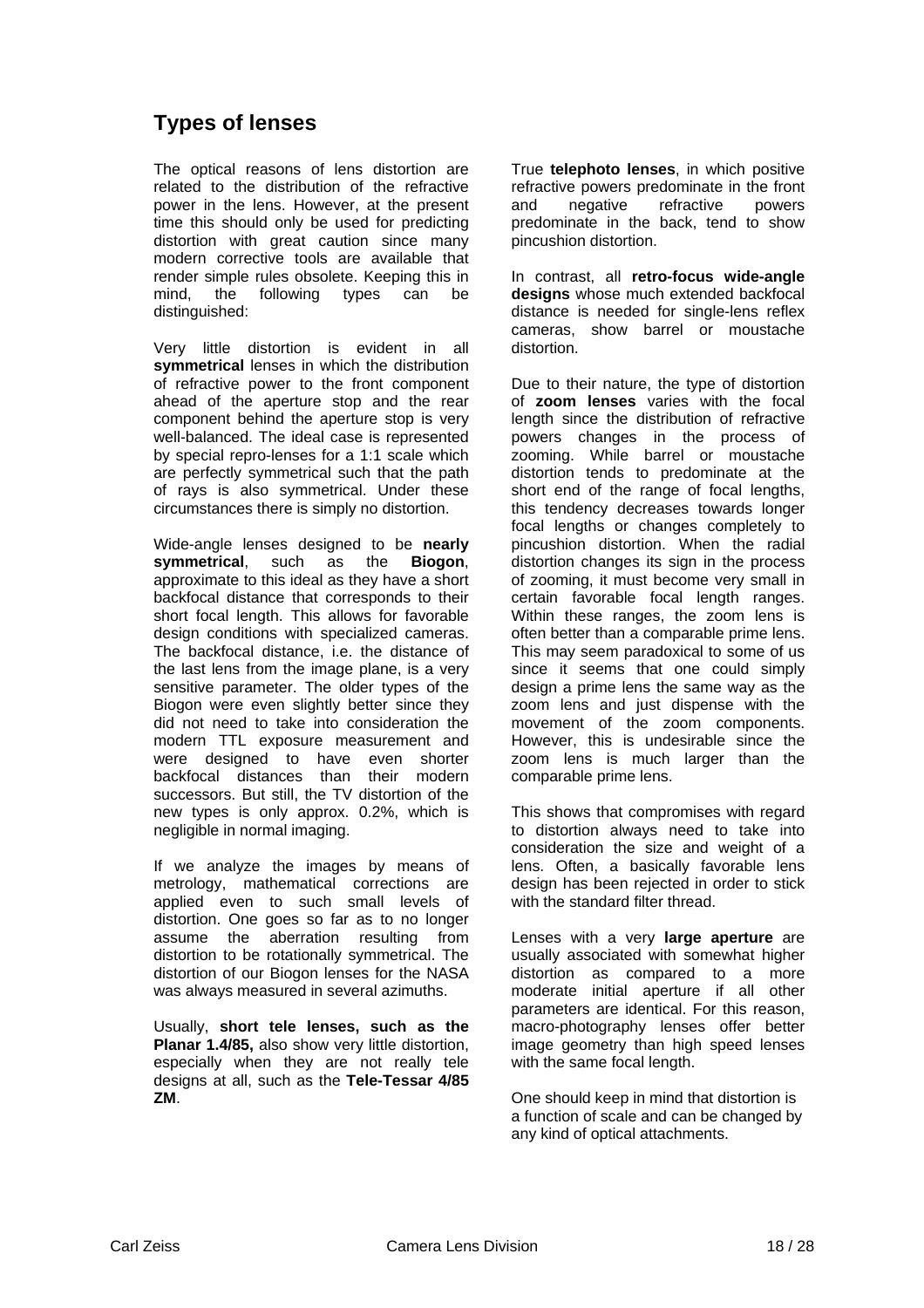

*Distortion of the fast standard lens Planar 1.4/50 ZF/ZE/ZK at taking distance infinity (top and left graph) and at the minimum focus distance of 0.45 m*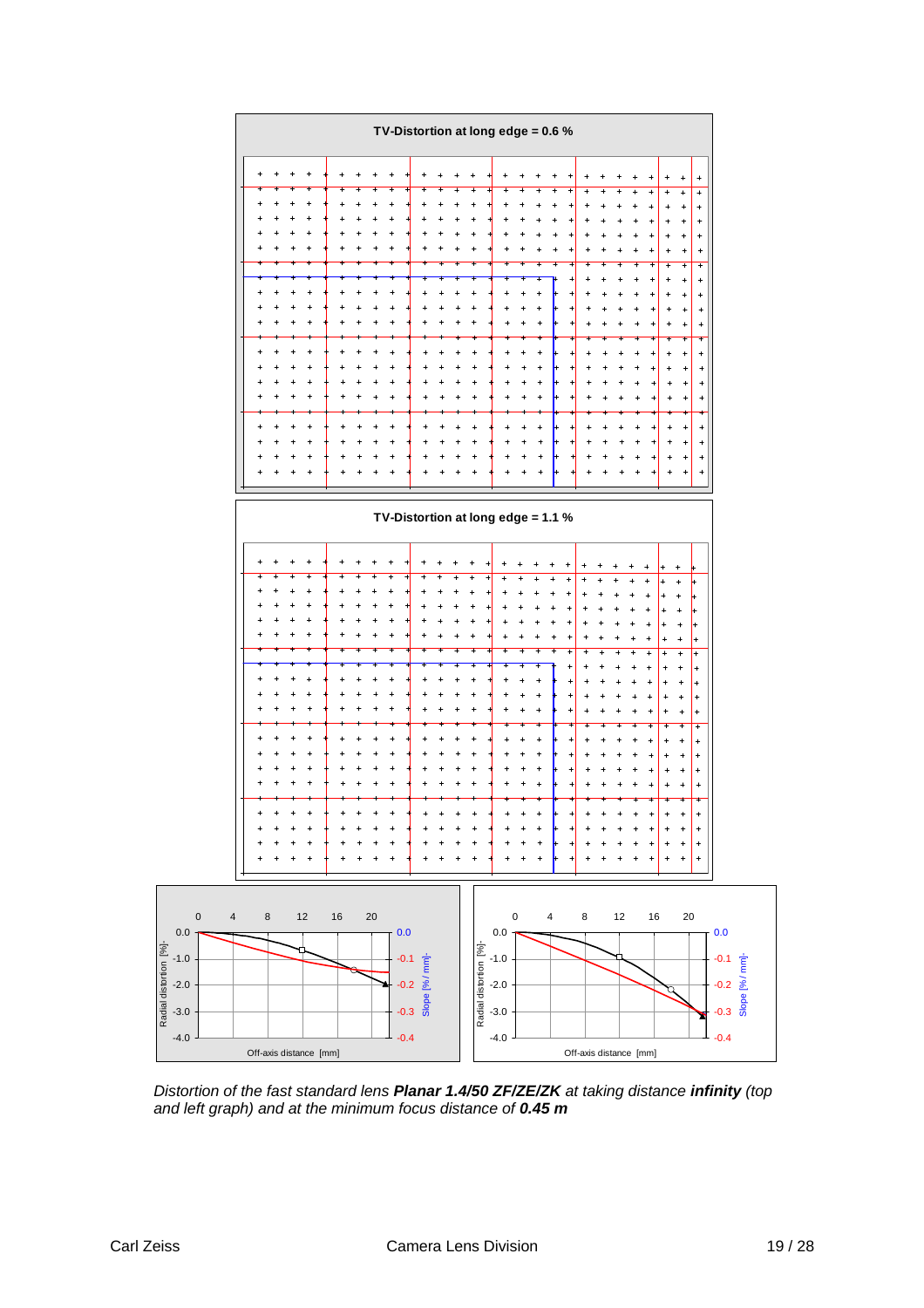

*Comparison of Distagon 2.8/25 ZF (top and left graphs) and Biogon 2.8/25 ZM (bottom and right): please note how small perceived distortion is even in the retrofocus lens. But the Biogon is still better: the peak TV distortion of the Distagon is about 0.5% at 8 or 9mm distance from the centre, while the Biogon has a peak value of just over 0.2%.*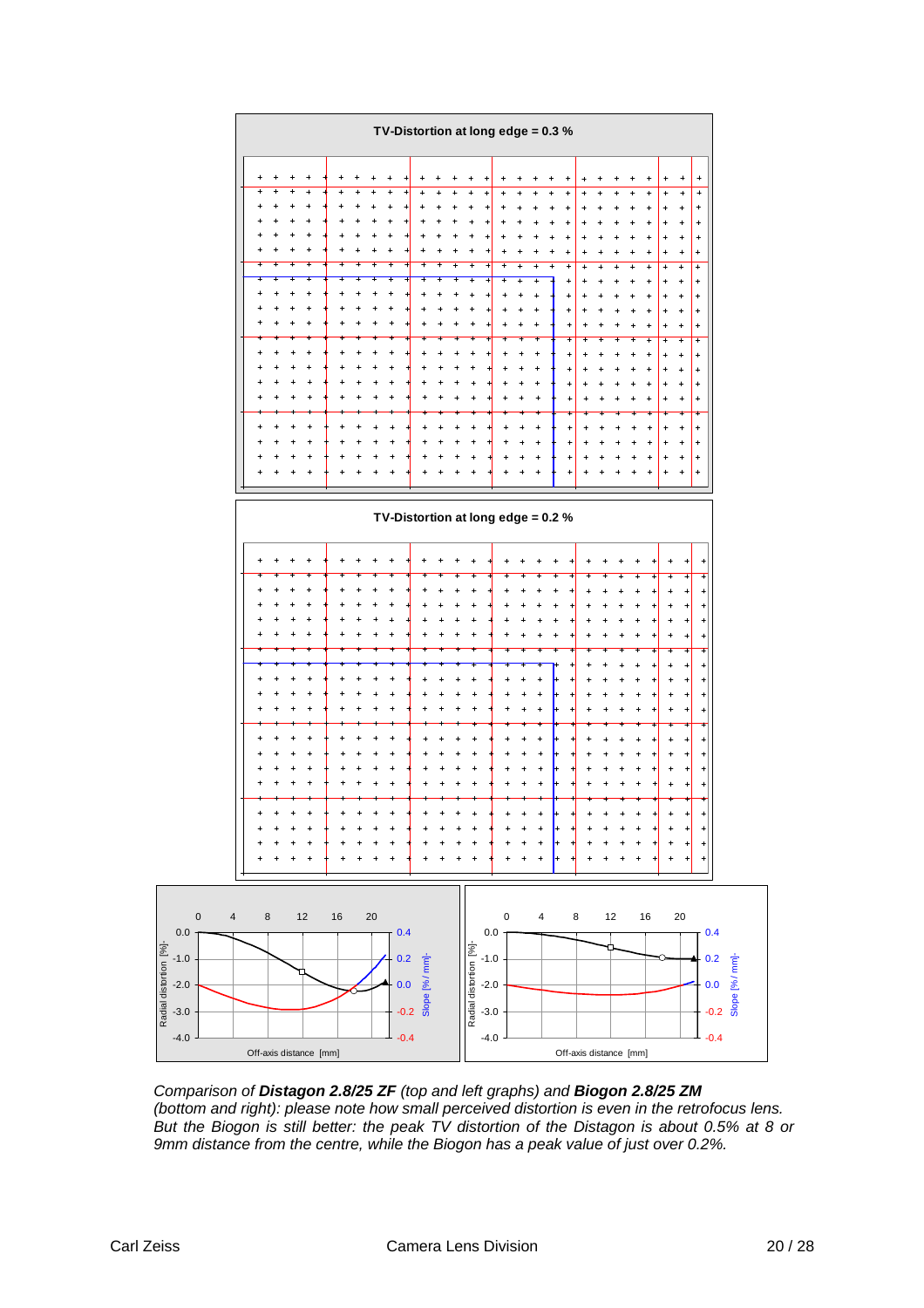## **Not all strange geometry is caused by distortion**

Whether or not distortion bothers us in taking photos depends mainly on the actual object being photographed. In nature and landscape photography straight lines are rare with the result that we can tolerate larger errors since we do not perceive them at all. This also applies to portrait photography.

However, the more the world created by man is shown in the image, the greater is the need for distortion correction because man-made objects are full of geometric lines. In architecture and reproduction we tend to be very critical of distortion. Even if the straight lines are only background or of minor significance, e.g. in photos of people in rooms, next to furniture, etc., we find major distortion to be bothersome.

On the other hand, a lens that is completely free of all distortion does not solve all problems of photography with wide-angle lenses. For example in photos of groups of people, those poor souls standing close to the periphery of the picture appear weirdly warped and skewed and are bedecked with an 'egg-shaped' head. Is this due to yet another lens aberration?



*The picture of this couple exhibits skewed "eggheads" while the balloon in the middle looks quite normal. The shot was taken with a 16mm-lens on 35mm format.* 

No, rather it is a mistake made by the photographer who took the picture setting the focal length too short. It is an inevitable feature of lenses based on gnomonic, rectilinear projection that equal angle intervals need to be imaged onto a larger image distance towards the periphery. This is demonstrated in the following diagram using the example of a 15mm-lens for the 35 mm format:



*Plot of the image equation for a rectilinear 15mm-lens: the black curve indicates the field angle as a function of off-axis distance; this curve gets flatter towards the corners, which indicates to us that distortion-free lenses can never be used to obtain a diagonal field angle of 180°. The bold red curve is related to the slope of the black curve; its values are obtained by calculating the reciprocal value of the slope of the black curve and relating it to its value in the middle of the image. This means that the red curve tells us the factor by which the image of the same field angle interval is larger at the edge as compared to the middle: in the 15mm-lens, spherical objects at constant distance from the camera are elongated by a factor of 3 in the radial direction, if they are imaged in the corner. This is what causes the people to have "egg-shaped heads" as mentioned above. The thin red line is for spheres in a plane which don't have constant distance from the camera.*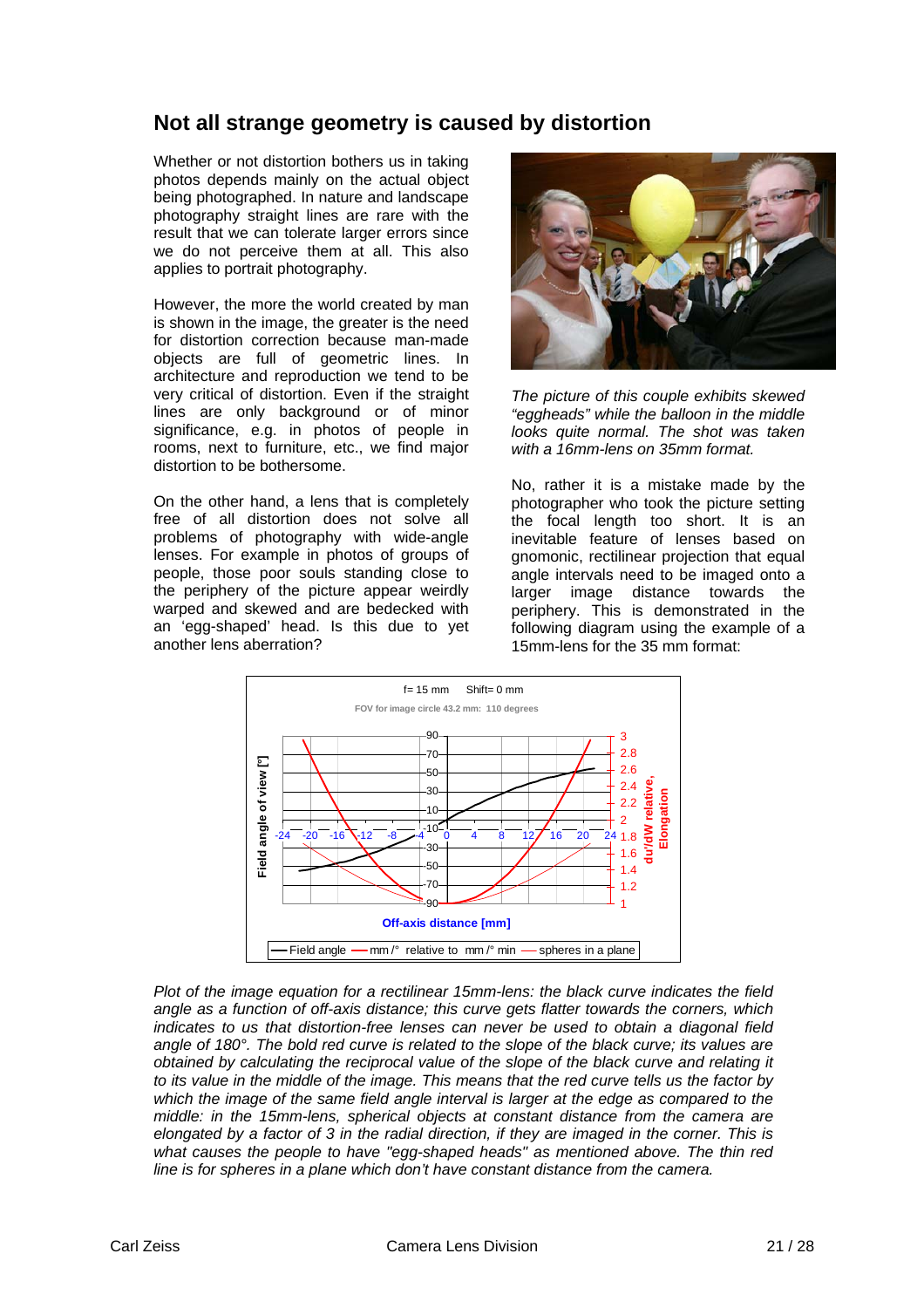

*This effect does not occur in a flat two-dimensional object (left image) containing stripes of equal width or circles because the lens sees a stripe at the periphery at a smaller angle than in the middle. This decrease in angle fits exactly in the image equation, meaning that the distortion-free lens reproduces the geometry of the flat object in a true- to-nature manner.* 

*However, when dealing with 3-dimensional objects, e.g. spheres or heads, the situation is different. The spheres are seen at the same angle regardless of where they are and therefore the increase of the angle scale (red curve on previous page) in fact generates the clear radial stretching of the image.* 

If one wishes to avoid this effect, one either needs to use a longer focal length or, if this is not possible because of cramped conditions, to use a fisheye lens. Then however, once again one has to accept the strong curvature of straight lines. To optimize both at the same time is ultimately impossible since there is no way to image three-dimensional space onto two-dimensional image in a true-to-nature fashion - something has to give here.

These projection problems are some of the challenges of creating the image when using wide-angle lenses. Depending on the motif chosen and individual taste they might render the images either interesting or totally unacceptable.



*The image of a brick wall looks very strange when taken with a fisheye lens.*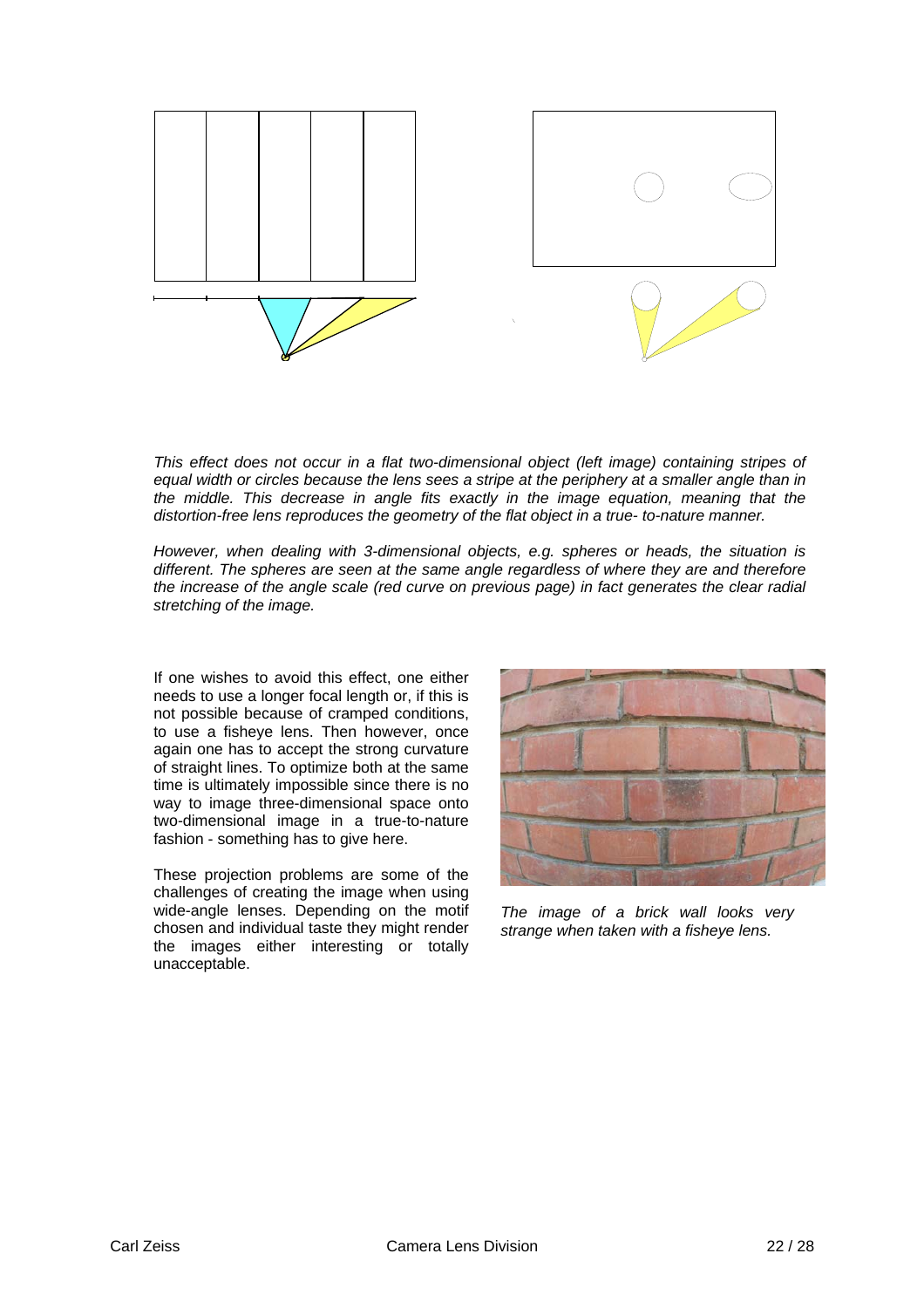

*The geometry of some motifs nicely matches the imaging character of a fisheye lens and the strong curvilinear distortion of lines at the periphery is of minor importance.* 

Aside from these problems which are particularly evident with round objects, there also is the well-known phenomenon of "convergent lines", i.e. lines converging when the image plane and the object plane are not parallel to each other. This is not a lens aberration either.



*To frame the complete building the camera had to be tilted upwards. Converging vertical lines are then a natural consequence and no lens aberration.* 

We perceive convergent parallel lines as a mistake mainly when they extend in the vertical direction. This creates a feeling that a building is toppling over. In contrast, very strongly convergent lines in the vertical direction suggest height to us, while convergent parallel lines in the horizontal direction are perceived as perfectly normal since they match our visual experience.



*Nobody would assume here that the building gets lower towards the right. We are used to the experience that parallel lines of the building converge to a common distant vanishing point.* 



*In this dynamic image composition the strong vertical and horizontal convergence makes some amount of distortion invisible.*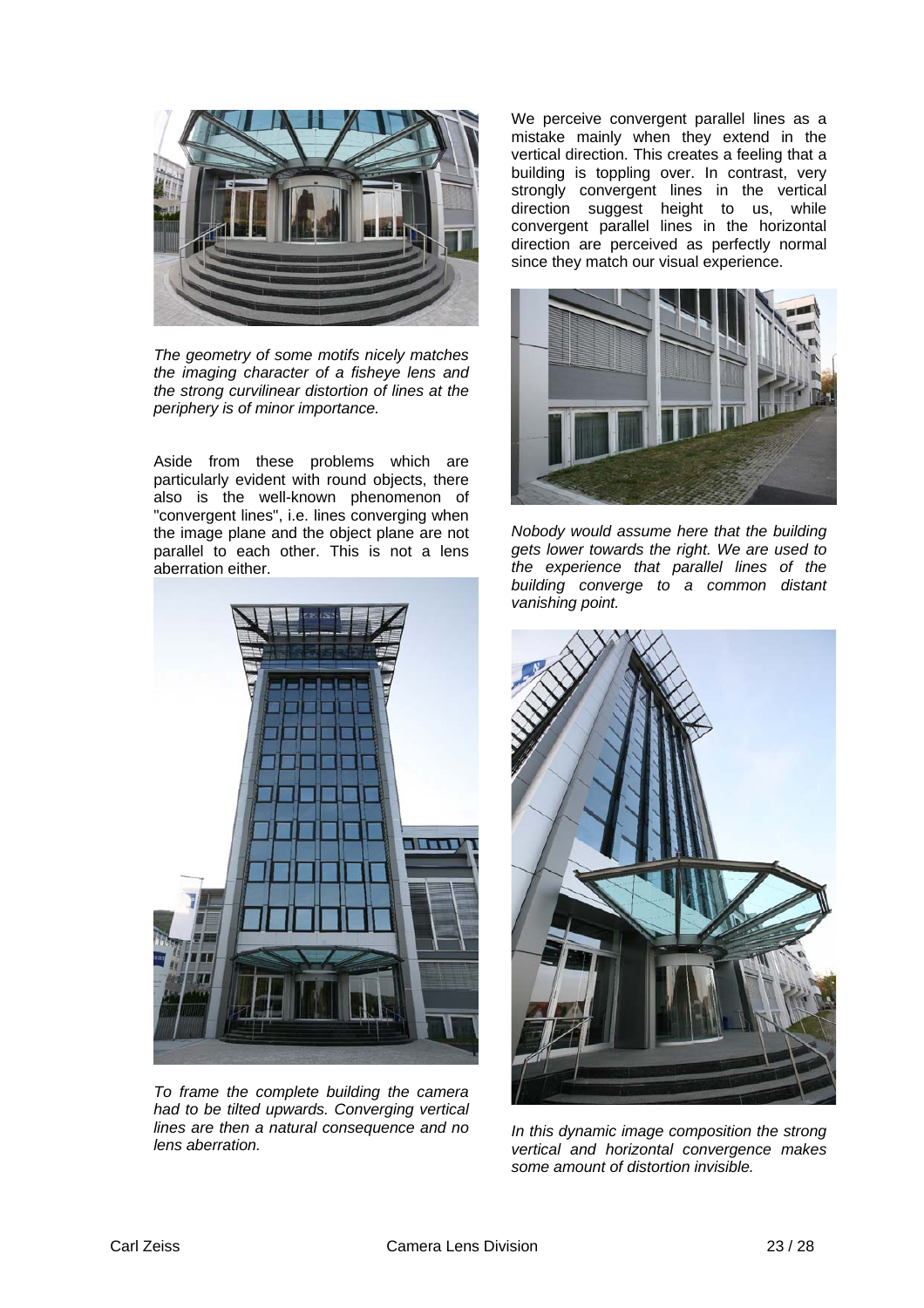

*Imaging function and angle scale factor for a 24mm-lens. The radial elongation is already much less pronounced than with the 15mm focal length.* 



*If the 24mm-lens has a larger image circle diameter and its optical axis can be shifted* laterally by 10 mm, the angular scale factor in the lateral direction becomes *unsymmetrical and we have approx. the same situation as with the 15 mm lens on one side, while on the opposite side the elongation is as low as with a 35mm-lens (below).* 

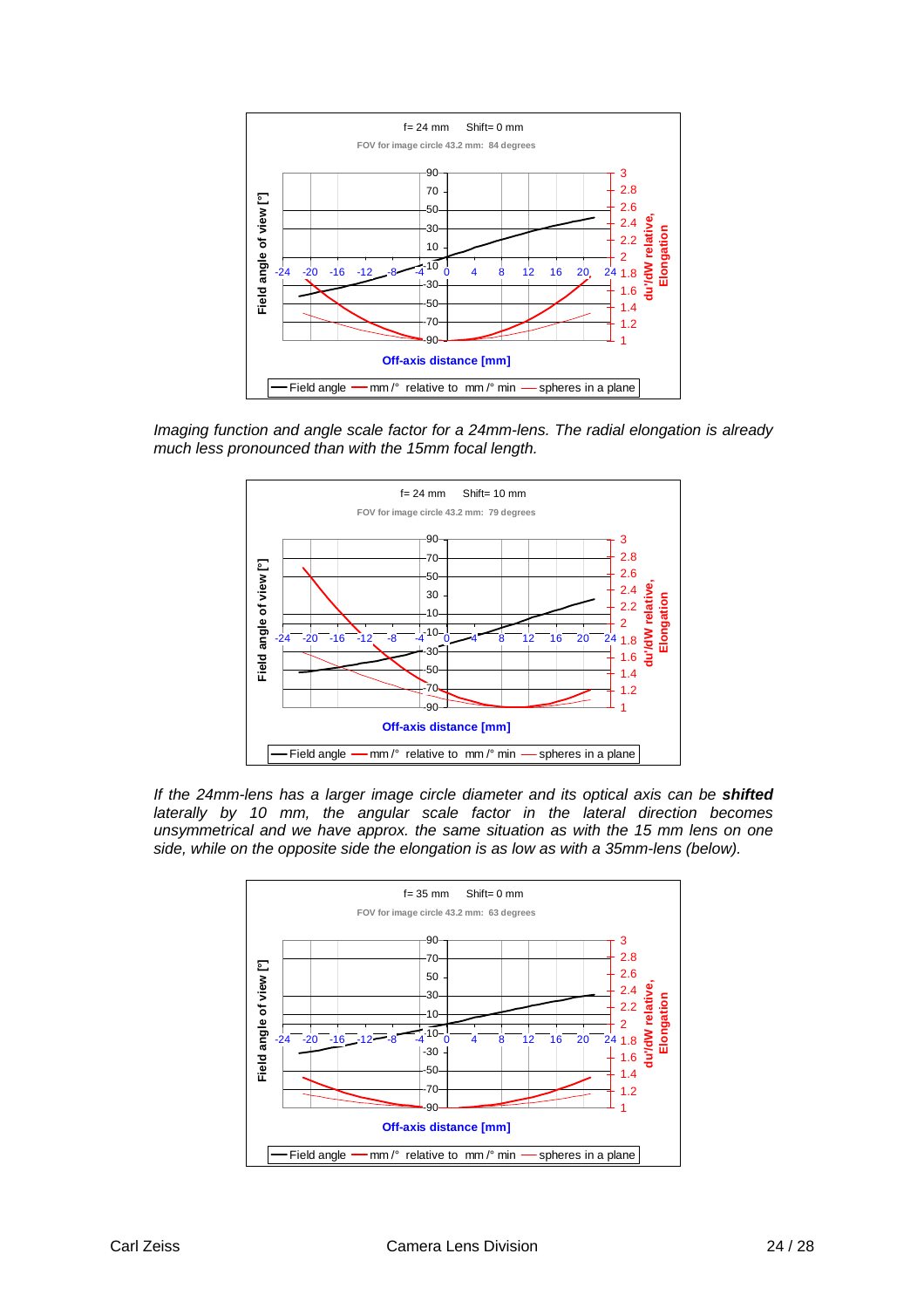

*Imaging function and angular scale factor for a format-filling fisheye lens with a so-called "equi-solid-angle" projection: here, the angular scale factor decreases towards the periphery to the same degree in which it increases in a rectilinear 35mm-lens. Thus the*  distortion of spheres by the projection is minor - but the radial distortion value in the *corner of the image is approx. - 90 %. All lines that do not run through the middle of the image exhibit a very strong barrel distortion.* 



*Imaging function and angle scale factor for a fisheye lens producing a non-format-filling circular image. This type of projection is called "equidistant", since the image path of an angle interval is equal throughout the image. Lenses of this type were developed mainly*  for scientific applications for the measurement of angles in the object space by measuring *the distances in the image.*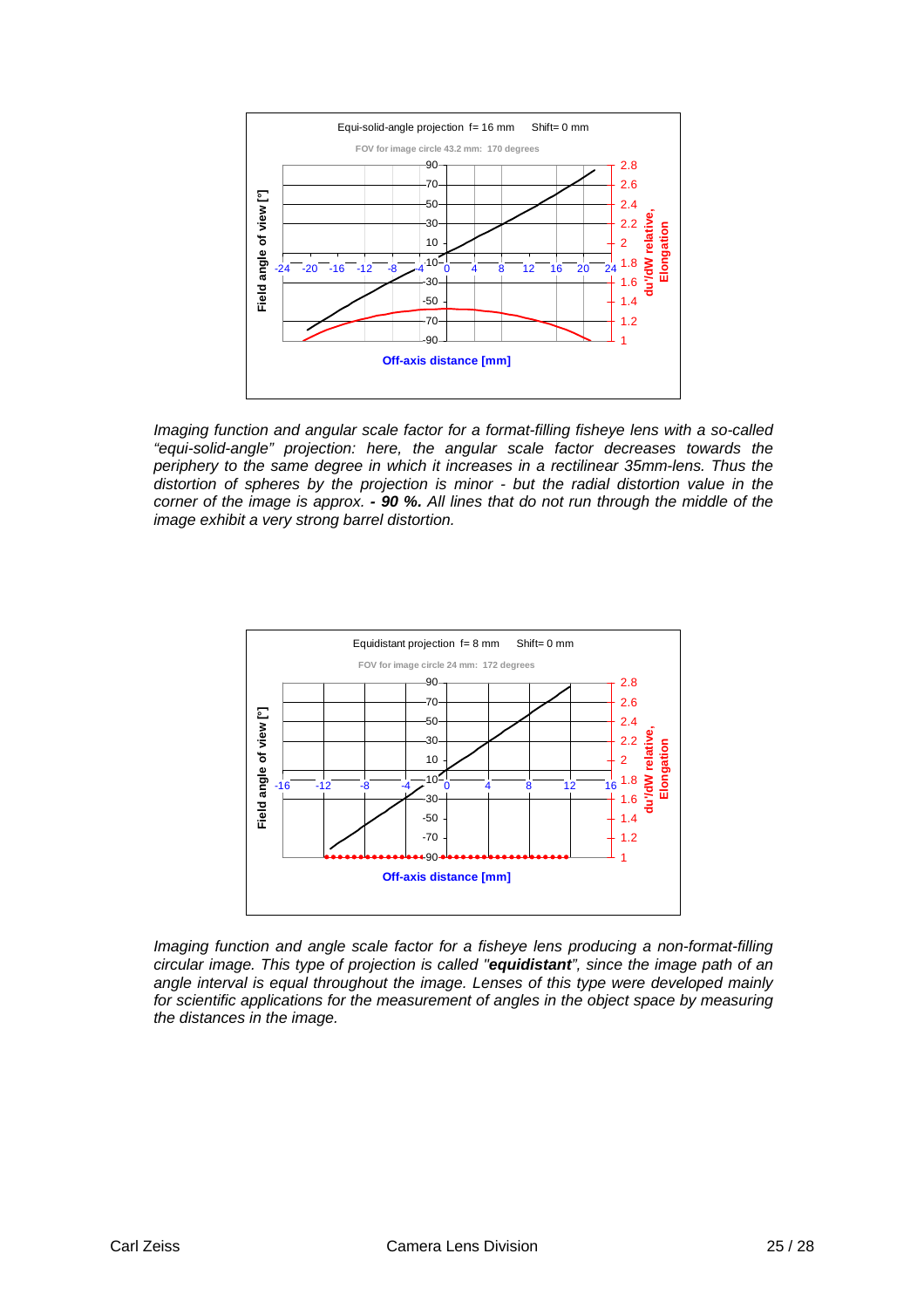

*Two shots taken from the same point of view with a 24mm-shiftlens. For the image on the left*  hand side the lens had been shifted to the left, while it was shifted to the right for the shot on the *right hand. To achieve about the same field of view in both cases the camera swivelled accordingly, while the tripod position was identical.* 

*Thus on the left the angle between the image plane and the longitudinal direction of the locomotive is larger. This causes stronger convergence of horizontal lines. At the same time the front wheel is imaged in the range of larger field angles of the lens, so that more radial elongation applies to this side of the object. That is the reason for different shapes of the wheels: while the rear ones are seen as a vertical ellipse due to the oblique view, the radial elongation distorts the front wheel into a horizontally extended ellipse. This is really a matter of taste…* 



*Another pair of shots with the 24mm-shiftlens from the same point of view. On the left hand side the lens is in the normal centre position and the camera is parallel to the front surface of the engine. On the right hand side the lens has been shifted downwards and the camera was tilted upwards to see again about the same field of view. Three effects are evident: 1) the total object field size has decreased a bit, 2) due to the oblique viewing direction and due to the increasing*  radial elongation towards the lower frame edge the wheels are distorted into ellipses and their *axes are no longer in the centre, 3) the white bands on the kettle and the axes of the elliptic shapes of the left and the right wheel exhibit convergence. Nobody would believe that this engine could roll …*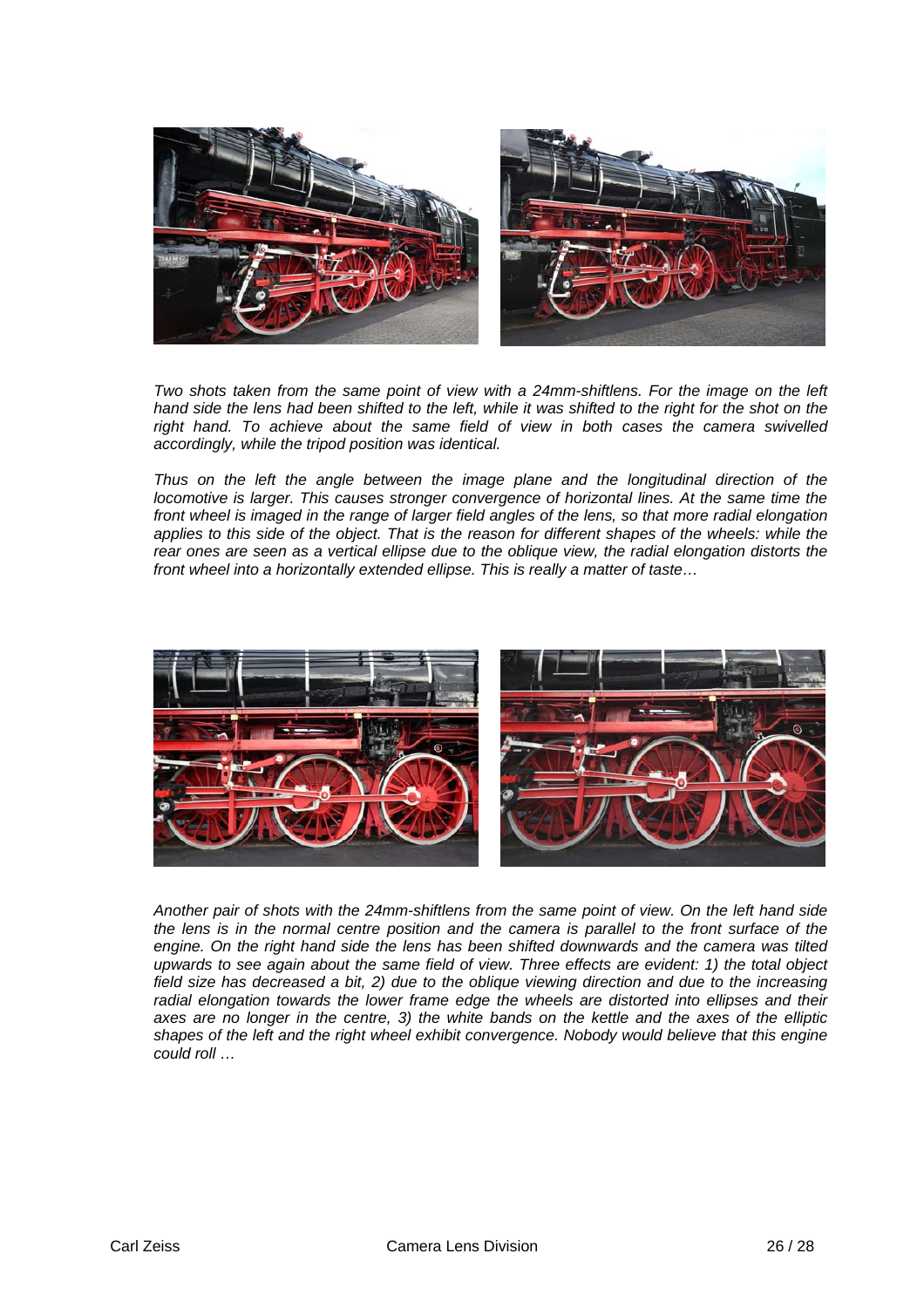## **Correction by Software**

We have now learned from several examples that lens distortion cannot be perfectly described by a single number. Instead we have to understand a curve or a kind of map. This sounds like plenty of numbers.

Fortunately things are not that bad, since the distortion of many lenses can be described by just two numbers with a sufficient accuracy. All distortion functions which we have seen above follow a quite simple equation:

$$
D = a \cdot u^2 + b \cdot u^4
$$

In the simplest cases we have b=0 and then the radial distortion D is proportional to the square of the off-axis distance. If b is clearly different from zero and a and b have different sign then we have the case of a wave-type distortion. The absolute error of the distorted image point position is given by:

(known as the  $5<sup>th</sup>$ -order approximation)

$$
\Delta r = a \cdot u'^3 + b \cdot u'^5
$$

The two constant parameters a and b in this equation tell us everything about the distortion of this lens – at a particular taking distance. When distance and scale factor are changed a and b change as well.

When the radial distortion curve of a lens is known, e.g. from the maker's data sheet, then a and b can be calculated from just two points on the curve.

The parameters can also be calculated from image data: three points on an image line close to the frame edge are basically enough. In practice one uses more points, to account for small errors of co-ordinate reading and camera orientation. And of course one has to assume that the line in the target is absolutely straight.

If one knows the numbers a and b, one knows the distortion error in each position of the frame. And then this error can be cancelled when the image is available in terms of digital data.

Everybody is familiar with the change of the digital image size, for instance to match the file to a certain print size. Interpolation algorithms are used for that purpose. Distortion correction works in a similar way, the size changes are just variable within the frame.

In addition the correction based on the simple radial function assumes that the distortion error is rotationally symmetric. Real lenses have however also tangential distortion, and the radial distortion is not constant on a circle in the image. But these effects are small and only of importance for highly accurate measurement procedures. They can be neglected in normal photography.

Sometimes there exist distortion functions which don't follow above simple equations and then many correction tools fail:



*Distortion of two lenses for mobile phone cameras; the black curves are for two different taking distances. Lenses with strongly aspheric surfaces exhibit complex distortion, which cannot be expressed as a 5th-order approximation.* 

Simple correction programs can only handle the case b=0, pure barrel or pincushion type of distortion. They cannot correct moustache distortion perfectly.